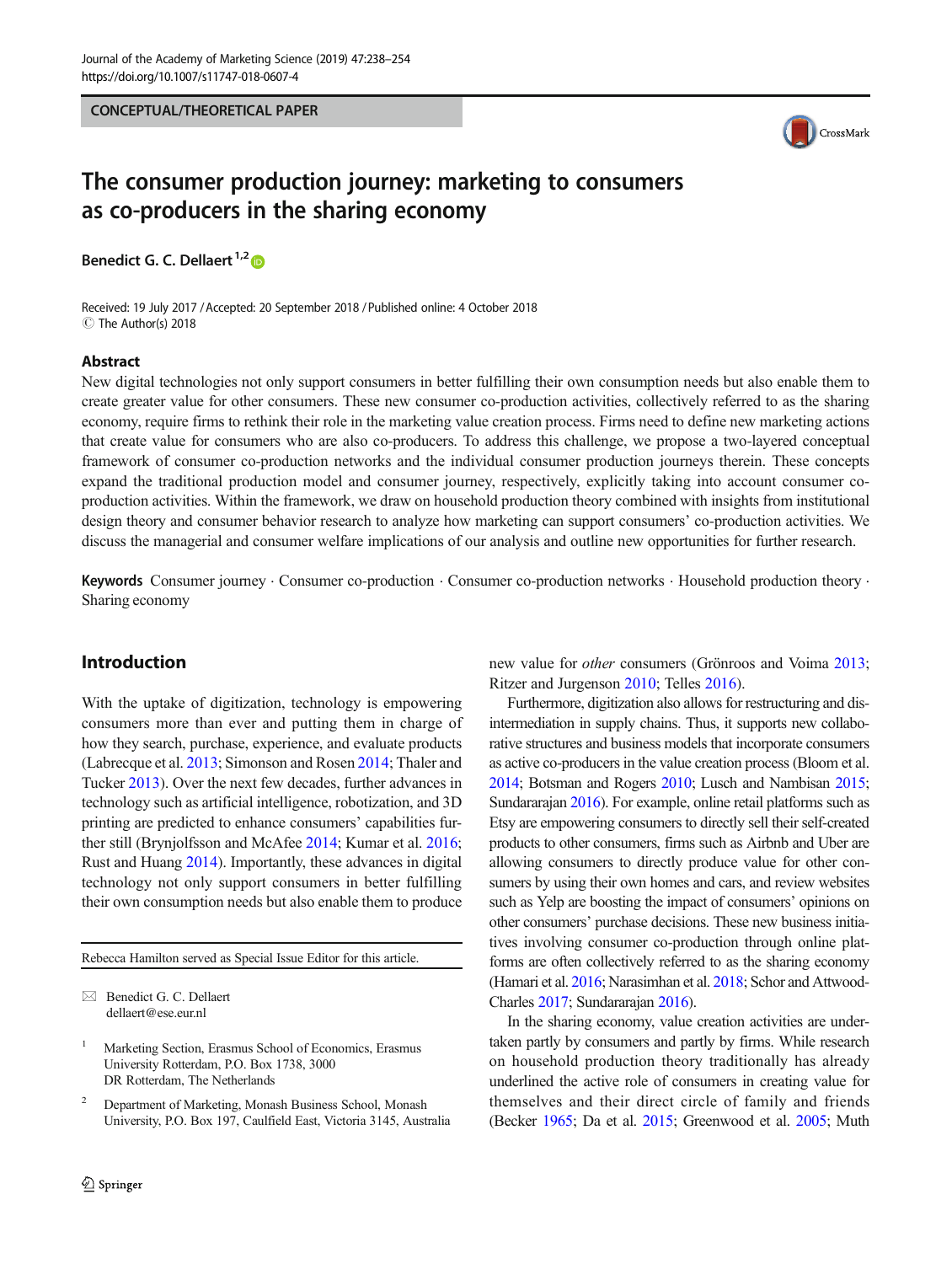[1966](#page-15-0)), the prominent shift that arises in the sharing economy is that now other consumers also benefit from consumers' coproduction activities and often through commercial transactions on online platforms (Frenken and Schor [2017;](#page-14-0) Narasimhan et al. [2018](#page-15-0); Sundararajan [2016](#page-16-0); Telles [2016\)](#page-16-0). Connections typically occur between many consumers and firms that operate together in networks where each takes on different production activities (Achrol and Kotler [2012;](#page-13-0) Scaraboto [2015;](#page-15-0) Vargo and Lusch [2016](#page-16-0)). To reflect the fact that consumers themselves are also important value co-producers along with firms, we refer to these new platform-based collaborative structures as consumer coproduction networks.

The emergence of consumer co-production networks puts the traditional strengths of manufacturers and service firms under pressure and creates new challenges for marketing. In particular, marketing-oriented firms need to find new ways to create value for consumers to maintain a sustainable competitive advantage (Achrol and Kotler [2012;](#page-13-0) McAfee and Brynjolfsson [2017](#page-15-0); Muniz and Schau [2011](#page-15-0)). By creating greater value for consumers, firms can sustain long-term relationships with their customers. These relationships safeguard the customer access needed to generate profits and represent a marketing resource that is hard to copy for competitors. Thus, consumer value creation strengthens the firm's competitive position (Hunt and Morgan [1995](#page-15-0); Kozlenkova et al. [2014](#page-15-0); Wernerfelt [2014](#page-16-0)).

We propose that in consumer co-production networks, marketing should increasingly focus on developing new functions that can support consumers who are also active as coproducers (Piskorski [2011;](#page-15-0) Ranjan and Read [2016;](#page-15-0) Ritzer and Jurgenson [2010](#page-15-0)). More specifically, we develop a framework for analyzing how firms can assist consumers who are also themselves becoming producers of value. This framework consists of two layers, one at the network level and one at the individual consumer level. The layers expand the traditional production model and consumer journey, respectively, to explicitly take into account consumer co-production activities. Within this framework, we expand household production theory with insights from institutional design theory and consumer behavior research, to analyze how marketing functions can support consumers in their co-production activities in each layer. This approach allows us to propose specific opportunities for consumer-based marketing strategies that focus on the consumer's new role in the sharing economy (Hamilton [2016\)](#page-14-0).

At the individual consumer level, marketing can create value in a consumer co-production network by assisting individual consumers in different steps of their co-production process. To analyze the potential for marketing value creation in this process, we introduce the consumer production journey. The consumer production journey describes the consumer's co-production process rather than the traditional consumption process and expands the consumer journey concept to explicitly take into account the fact that consumers create value for other consumers. Thus, this new concept allows us to connect consumer co-production in various stages of the value chain (e.g., peer-to-peer sales, service production, consumer reviews). At the individual level, we draw on household production theory to investigate how marketing can improve the costs and benefits that co-production brings to consumers (Becker [1965](#page-14-0); Lancaster [1966](#page-15-0); Priem [2007\)](#page-15-0). We propose a broad concept of utility that extends normative utility with components from consumer behavior research.

Most importantly, we allow for the labor component of household production to have a positive valuation of production activities, for example, due to enjoyment of the activity and greater perceived autonomy (Buechel and Janiszewski [2014;](#page-14-0) Fuchs et al. [2010](#page-14-0); Mathwick and Mosteller [2017\)](#page-15-0). At the network level, we analyze marketing value creation opportunities when consumer production journeys are combined and integrated into networks involving multiple consumers. This analysis focuses on marketing activities that can increase consumers' collective payoff (over and above the support that can be given to each consumer individually) and addresses the challenges consumers face when making the transition to consumer co-production networks from more traditional marketing arrangements (Carson et al. [1999;](#page-14-0) Wernerfelt [1994](#page-16-0)). Finally, we discuss the proposed framework's management implications and critically review the consumer welfare implications of consumer co-production networks. We close with a discussion of some limitations of our analysis and opportunities for future research.

# Consumer co-production networks in the sharing economy

#### Defining the sharing economy

The literature on sharing economy systems has placed different emphases on what types of consumer co-production activities are seen as part of the sharing economy. In particular, research has varied in how restrictively sharing economy systems are defined. Most definitions in the literature can be classified along two lines: (1) definitions that include only noncommercial sharing versus those that include both commercial and noncommercial sharing and (2) definitions that include only the sharing of capital goods versus those that also include consumer co-production of services along with capital goods.

Early on, several authors emphasized noncommercial variants of sharing economy systems (Belk [2007,](#page-14-0) [2010](#page-14-0); Benkler [2002;](#page-14-0) Botsman and Rogers [2010;](#page-14-0) Thomas et al. [2013](#page-16-0)). These authors highlighted the potential of sharing capital goods and the provision of peer labor by consumers as an alternative to traditional market economy–based value creation models.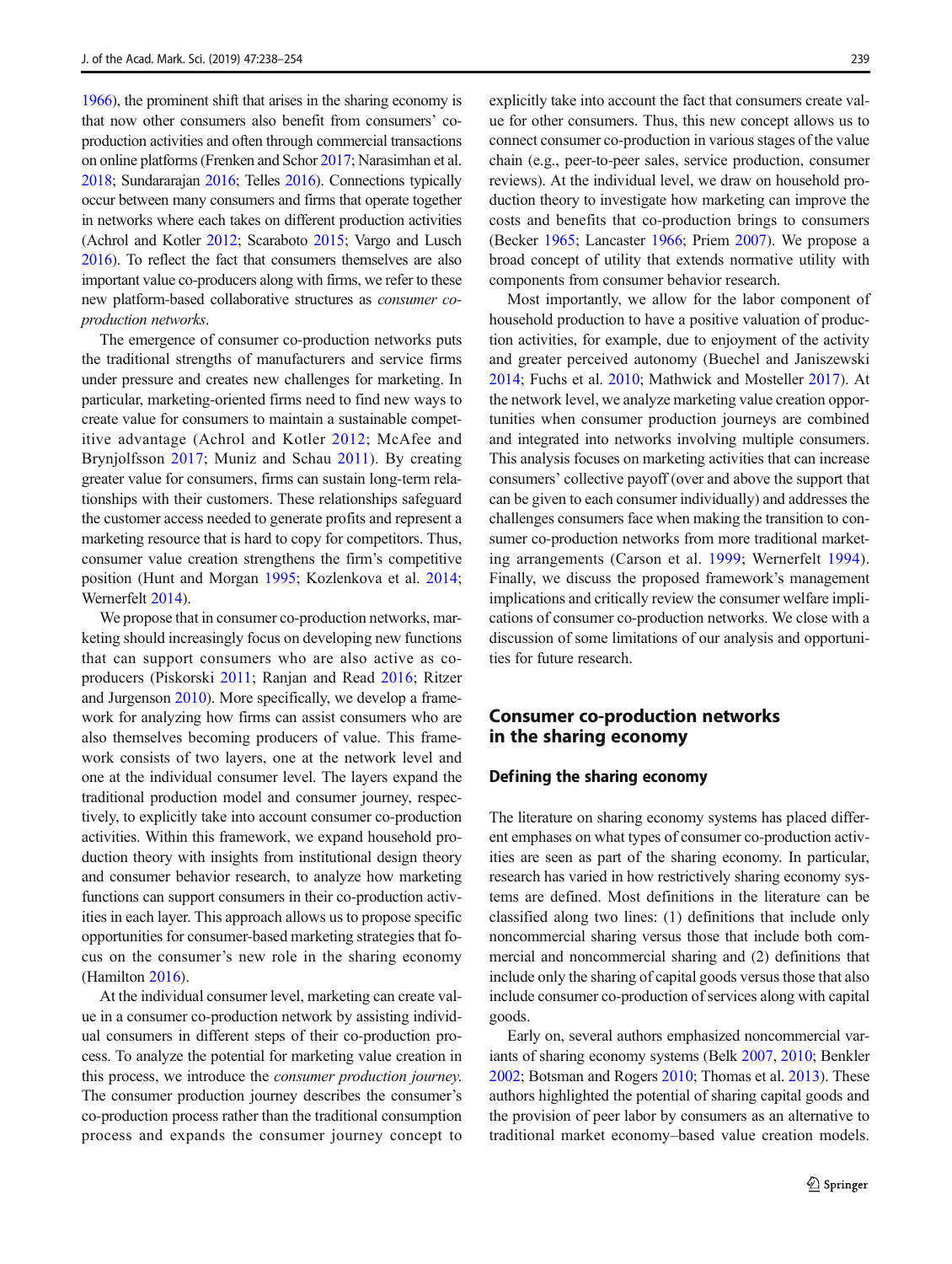Typical, noncommercial examples of sharing include activities such as the development of open-source software (e.g., Linux) and the (unpaid) neighborhood sharing of equipment and skills (e.g., [streetbank.com\)](http://streetbank.com) or residential spaces (e.g., [couchsurfing.com](http://couchsurfing.com)). More recently, other authors have also recognized the role of commercial transactions in sharing economy systems (Sundararajan [2016](#page-16-0); Zervas et al. [2017](#page-16-0)). These commercial systems are still such that consumers are actively producing value for other consumers, but the consumer value exchanges are facilitated by online commercial platforms where both firms and consumers can be active in commercial activities. For example, [peerby.com](http://peerby.com) introduced a peerto-peer renting opportunity for equipment on their platform, and Airbnb offers a hugely successful commercial exchange of residential spaces for travelers.

Regarding the second line of distinction, some researchers (Frenken and Schor [2017](#page-14-0); Jiang and Tian [2016\)](#page-15-0) have focused their definition of the sharing economy exclusively on capital good sharing, for example, Airbnb, where consumers share their home. However, others have developed a broader conceptualization of the sharing economy that allows for a wider range of consumer co-production activities that also include consumer services, for example, Uber, where consumers use their car to offer the service of driving others to certain destinations (Narasimhan et al. [2018;](#page-15-0) Sundararajan [2016](#page-16-0)). Within this latter research stream, a number of authors have also highlighted the role of digital technology and online matching platforms as key facilitators of the co-production of goods and services by consumers (Evans and Schmalensee [2016](#page-14-0); Gansky [2010](#page-14-0); Telles [2016](#page-16-0)).

We adhere to the broader definition of the sharing economy. In line with Sundararajan ([2016](#page-16-0)), we define consumer coproduction networks as value creation systems in which part of the capital goods and services are provided by individual consumers rather than firms, including consumer co-production that is provided for a commercial purpose. Consequently, the lines between personal and professional activities, leisure and work, and the independent and dependent employment of the individuals participating in the value creation systems are blurred. In line with the commercial perspective on the sharing economy, we address those networks that are facilitated by digital technology provided by a firm, such as online matching platforms (Sundararajan [2016](#page-16-0); Telles [2016\)](#page-16-0).

#### Consumer co-production networks

Within the sharing economy, consumer co-production networks bring together consumers and firms to take on different production activities in the value chain. To more precisely define these networks, we introduce two conceptual dimensions that capture the role of consumers as co-producers in the value creation process. The first dimension describes the

extent to which consumers are active as co-producers in the value creation process. This dimension highlights the difference between the low level of consumer co-production in traditional consumption activities (e.g., taking a taxi or eating in a restaurant) versus the high level of consumer coproduction in sharing economy–oriented activities (e.g., driving for Lyft or sharing a homemade meal with others through Shmeal). The transition from a low to a high level of consumer co-production activity is facilitated by digital technology that, for example, supports direct online interactions between consumers and firms and allows consumers to take control of different aspects of the production process, such as when they use 3D printing technology to produce consumer products in their own home.

The second dimension describes the *unit* level at which consumer co-production activity takes place. It distinguishes between consumer co-production that takes place at the individual level (individual-level co-production)<sup>1</sup> and coproduction that takes place at the network level and in which multiple consumers collaborate (network-level coproduction). This second dimension is also facilitated by digital technology, for example, when it supports complex communications and transactions between multiple agents in the value creation process or large-scale data analytics that combine market-level insights across multiple consumers.

Together the two dimensions represent four prototypical value creation models with various degrees of consumer coproduction in the value creations process (see Fig. [1](#page-3-0)). Within this framework, the consumer co-production network model arises if the extent of consumer co-production is high and it also takes place at the network level. Note that, since the proposed dimensions are continuous, the transitions between these value creation models are fluid and gradual. For example, for a consumer activity such as dining, the extent dimension of consumer co-production includes a wide range of levels even for a single individual. These levels can vary from none at all (when eating in a restaurant), to minor coproduction (when heating a pre-cooked meal both in a store), and full co-production (when preparing one's own meal from scratch). While, later, we focus on consumer co-production networks only, here we first describe the resulting framework in more detail and relate it to earlier research. Table [1](#page-4-0) provides a summary of recent empirical examples from the marketing literature. We further illustrate the framework with real-world examples from the personal transportation market that also reflect the continuous nature of the proposed framework's underlying dimensions (see Fig. [2](#page-5-0)).

<sup>&</sup>lt;sup>1</sup> For brevity, we speak of individual-level consumption, although this level also includes consumption by the consumer's close circle of family and friends (e.g., when family members purchase groceries for their household).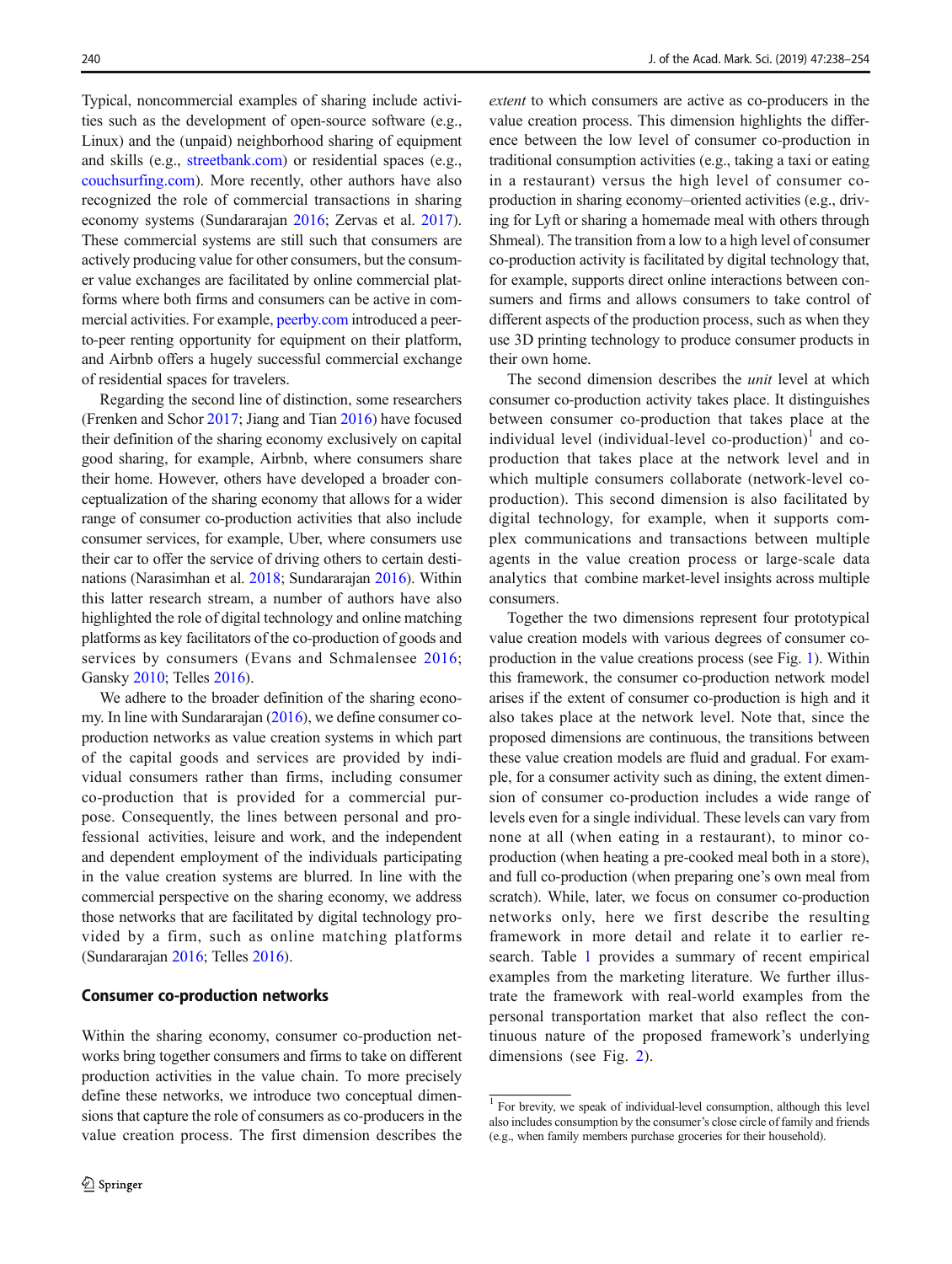<span id="page-3-0"></span>Fig. 1 Consumer co-production framework: from traditional production to consumer coproduction networks



The first, upper left quadrant (low extent, individual-level co-production) of the framework represents the traditional production model in which the consumer and producer roles are clearly separate. In this model, manufacturers, retailers, and services providers take on the vast majority of the production activities and consumers consume. As personal transportation examples for this first value creation model, consumers can use a taxi service or rely on public transport. The extent of consumer co-production shifts when going from a taxi service to using public transport, as is reflected in position of these options in Fig. [2](#page-5-0).

The second, lower left quadrant (high extent, individuallevel co-production) represents value creation systems where the consumer is actively involved in co-production activities but these activities do not benefit others. We refer to this as the consumer co-creation model. In this value creation model, consumers and firms work together interactively to create value, but only for each consumer him- or herself. Digital technology has allowed for more flexible interactions between consumers and firms compared to what was previously possible and this shift has generated new product access models (Bardhi and Eckhardt [2012](#page-14-0)) and co-production processes that benefit consumers individually (Etgar [2008;](#page-14-0) Payne et al. [2008](#page-15-0); Prahalad and Ramaswamy [2004\)](#page-15-0). In particular, co-production processes in which consumers are empowered to design their own products online have led to innovations in how consumers interact with a firm's production process (Dellaert and Stremersch [2005](#page-14-0); Franke et al. [2010;](#page-14-0) Hildebrand et al. [2014\)](#page-15-0). Research has shown that, depending on the extent of consumer input and the design of the consumer–firm interaction process, consumer evaluations of the co-created product can differ (Buechel and Janiszewski [2014;](#page-14-0) Mochon et al. [2012\)](#page-15-0). Personal transportation examples are the option for consumers to drive a car from a car-sharing system such as Zipcar and the use of their own car to drive to their destination. In both instances, consumers are active as producers, but mainly to their own benefit. Examples of consumer cocreation in other domains include consumers' customization of their own shoes on NikeID or of their new car on a manufacturer's website, such as Audi's.

In the third, upper right quadrant (low extent, network-level co-production) are those production processes that do not require consumers to play an active role as co-producers but which create additional consumer value by integrating the consumption activities of multiple consumers at the same time. We refer to this as the commercialized consumption network model. This model is also facilitated by digital innovation and draws on the collective use of consumer data. Even passive consumers who do not provide labor or capital goods in the production process can still bring considerable value to other consumers if they are willing to provide access to their data, such as their relevant personal and sales data (Acquisti et al. [2016](#page-14-0); Chung et al. [2016](#page-14-0); Evans [2017](#page-14-0); Goldfarb and Tucker [2011](#page-14-0); Tucker [2014\)](#page-16-0). For example, simply by agreeing to allow a search engine or an online retailer to trace what they search for online, consumers provide valuable data that can be used to provide recommendations to other consumers. The reason we refer to this model as the commercialized consumption model is that the consumer only needs to consume but firms can still commercialize the consumer's consumption activities. In a digitized setting, firms can generate valuable analytics for other consumers using each consumer's(passively provided) data as input. In personal transportation, this is the case when consumers are able to benefit from traffic information from other consumers who allow their travel information to be shared through an online system that helps optimize the driver's travel route. Google Traffic is an example of such a service that relies on drivers sharing their driving information but which does not require consumers to be actively sharing their cars or to operate as a driver for other consumers. Waze represents a similar service, but one where consumers are slightly more actively involved. Well-known examples in another domain are Netflix and Spotify, who leverage consumers' viewing and listening behavior to provide better recommendations to other consumers.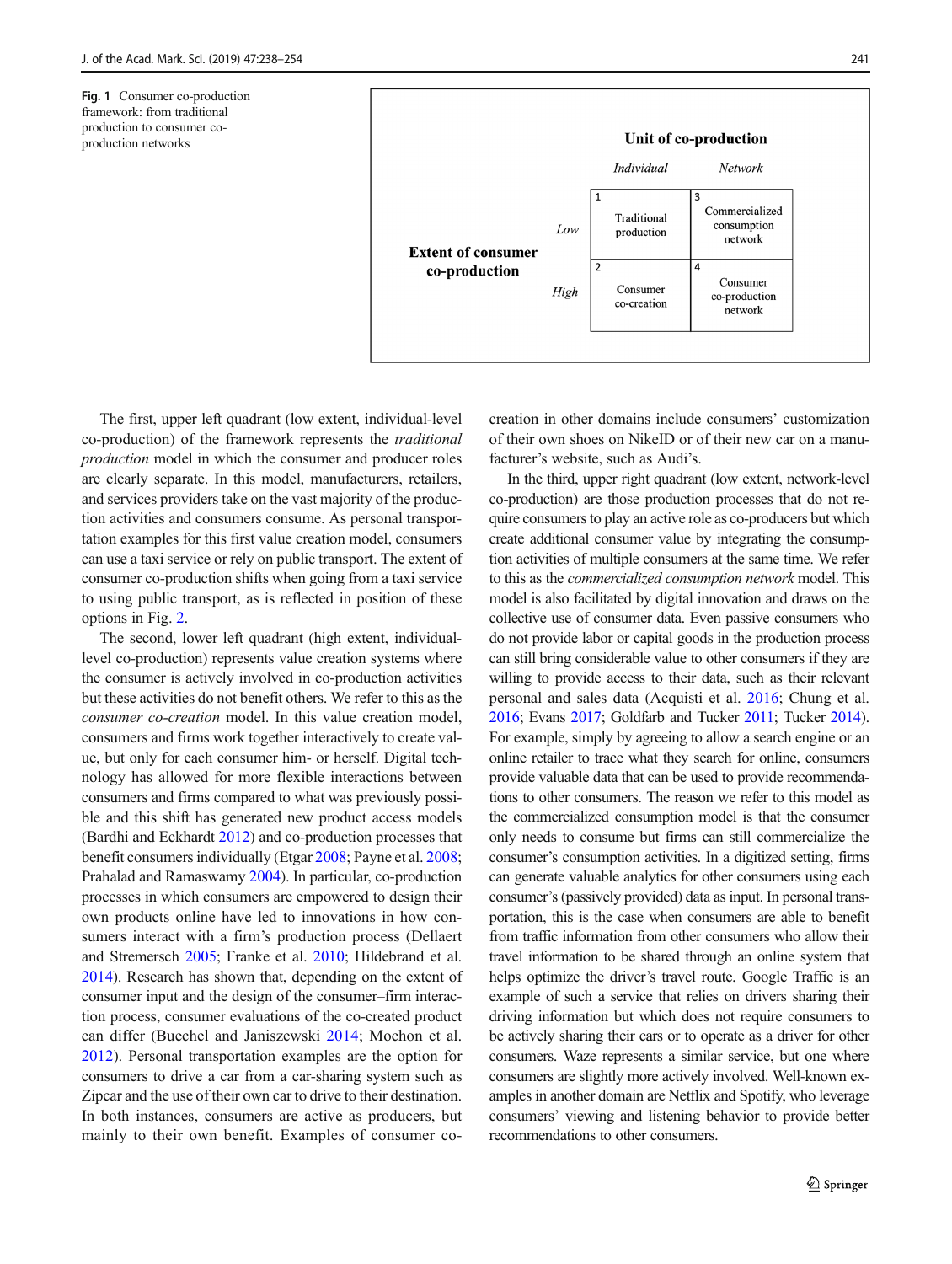| Authors                               | Consumer activity               | Research method                | Main findings                                                                                                                                                                                                                                                            |
|---------------------------------------|---------------------------------|--------------------------------|--------------------------------------------------------------------------------------------------------------------------------------------------------------------------------------------------------------------------------------------------------------------------|
| Consumer co-creation                  |                                 |                                |                                                                                                                                                                                                                                                                          |
| Atakan et al. (2014)                  | Design; Produce<br>products     | Lab-experiments                | Consumer participation in the design or physical production of<br>products leads to greater affective commitment, which in turn<br>enhances evaluation of the product.                                                                                                   |
| Bardhi and Eckhardt<br>(2012)         | Distribute products             | Interviews                     | Consumers avoid identification with the object of consumption.<br>Their focus in the object-self relationship is use value. Shared use<br>is guided by norms of negative reciprocity. Consumers resist<br>efforts for community building.                                |
| Buechel and Janiszewski<br>(2014)     | Assemble products               | Lab-experiments                | When customization decisions and assembly processes are<br>segregated, assembly effort is unattractive. However, when the<br>processes are integrated, consumers are creatively engaged, and<br>value of the task and resulting product more highly.                     |
| Franke et al. $(2010)$                | Design products                 | Interviews;<br>Lab-experiments | Consumers have a higher willingness to pay for self-designed<br>products. This effect is mediated by feelings of accomplishment<br>and moderated by outcome and perceived contribution.                                                                                  |
| Hildebrand et al. (2014)              | Design; Purchase<br>products    | Lab- and<br>field-experiments  | Presenting consumers with a product as a start for customization<br>increases their choice satisfaction, lowers perceived choice<br>complexity, and leads to purchases of more feature-rich products.                                                                    |
| Mochon et al. $(2012)$                | Assemble products               | Lab-experiments                | The feelings of competence that arise from assembling products<br>mediate the increased value of these products to consumers.                                                                                                                                            |
| Commercialized consumption network    |                                 |                                |                                                                                                                                                                                                                                                                          |
| Chung et al. $(2016)$                 | Share data                      | Field studies                  | Personalization using an algorithm results in better performance<br>than allowing consumers to self-customize. Including data on<br>consumers' social network improves personalization.                                                                                  |
| Goldfarb and Tucker<br>(2011)         | Share data                      | Survey with field<br>data      | Display advertising became less effective in changing consumers'<br>stated purchase intent after EU privacy laws were enacted<br>compared to other countries without these laws.                                                                                         |
| Tucker (2014)                         | Share data                      | Field experiment               | After giving users greater control over the personal information<br>shared through a website and how third parties could track their<br>movements, users were nearly twice as likely to react positively<br>to personalized ad content and to click on personalized ads. |
| Consumer co-production network        |                                 |                                |                                                                                                                                                                                                                                                                          |
| Brodie et al. (2013)                  | Develop, Promote<br>products    | Netnography                    | Engaged consumers exhibit enhanced consumer loyalty,<br>satisfaction, empowerment, connection, emotional bonding, trust<br>and commitment.                                                                                                                               |
| Chu and Manchanda<br>(2016)           | Sell products                   | Field study                    | The installed base of buyers vs. sellers of a platform drives growth<br>of the other side. This effect is asymmetric and the installed base<br>of sellers has a larger effect on buyers than vice versa.                                                                 |
| Fraiberger and<br>Sundararajan (2017) | Rent out products               | Field study and<br>survey      | Peer-to-peer rental markets improve consumer welfare.<br>Surplus grows with access to the marketplace. Below-median<br>income consumers constitute a higher fraction of peer-to-peer<br>demand.                                                                          |
| Franke et al. $(2006)$                | Innovate products               | Survey                         | Consumers' own expected-benefits and the degree to which they<br>are ahead of trends predict both their innovation likelihood and<br>the commercial attractiveness of their user-developed innova-<br>tions.                                                             |
| Mathwick and Mosteller<br>(2017)      | Review products                 | Survey                         | Consumers who review products all have altruistic motives. They<br>differ in terms of egoistic motives: Some look for self-expression,<br>others enjoy the experience, and others see it as a game to master.                                                            |
| Scaraboto $(2015)$                    | Develop, Reflect<br>on products | Etnography;<br>Netnography     | Multiple modes and logics of exchange may successfully coexist in<br>a collaborative network. Consumer-producer engagements in<br>collaborative activities and the reconfiguring of socio-technical<br>agencements sustain the network.                                  |
| Stephen and Toubia<br>(2010)          | Sell products                   | Field study                    | Allowing sellers to connect in a network generates value.<br>This value comes from the sellers more accessible to buyers.                                                                                                                                                |

<span id="page-4-0"></span>Table 1 Examples of marketing studies classified according to the proposed framework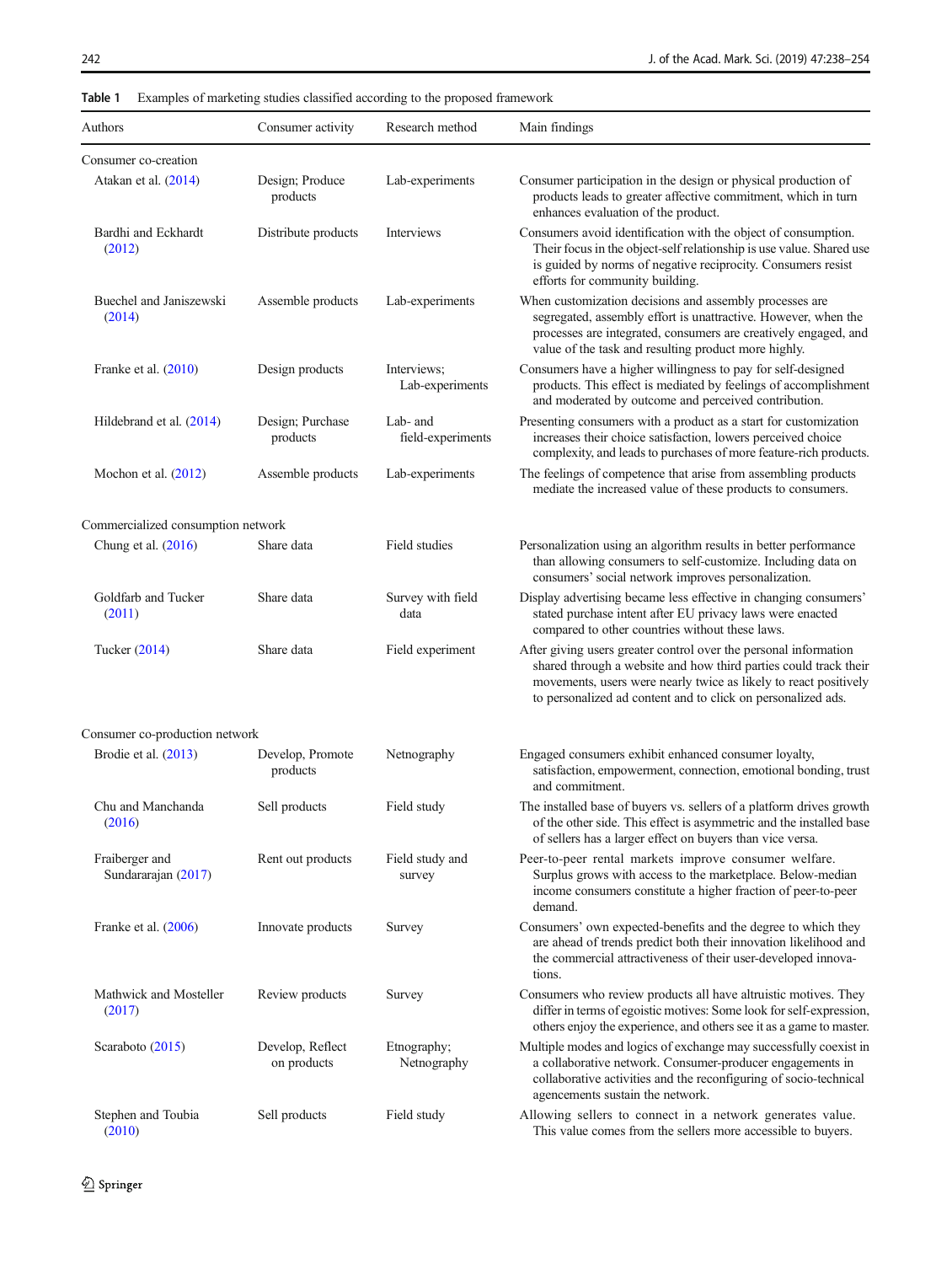<span id="page-5-0"></span> $T = T \cdot T$ 

| 1able 1<br>(continued) |                                    |                            |                                                                                                                                                                                                          |
|------------------------|------------------------------------|----------------------------|----------------------------------------------------------------------------------------------------------------------------------------------------------------------------------------------------------|
| Authors                | Consumer activity                  | Research method            | Main findings                                                                                                                                                                                            |
|                        |                                    |                            | Sellers who benefit most are those whose accessibility enhanced<br>the most.                                                                                                                             |
| Thomas et al. $(2013)$ | Experience, Reflect<br>on products | Interviews:<br>Observation | Despite heterogeneity, networks are can be stable when members<br>depend on each other for social and economic resources which<br>motivate them to collaborate and adopt frame alignment<br>practices.   |
| Zervas et al. $(2017)$ | Rent out products                  | Field study                | Consumer-supplied bedrooms lower hotel room prices, especially<br>during periods of peak demand and for non-business hotels. One<br>reason is that consumer supply can more flexibly scale to<br>demand. |

This brings us to the fourth and final, lower right quadrant (high extent, network-level co-production), which represents the case in which the consumer's active involvement as a coproducer benefits other consumers. We refer to this case as the consumer co-production network model and it is most typical for many well-known examples in the sharing economy (Humphreys and Grayson [2008](#page-15-0); Sundararajan [2016;](#page-16-0) Telles [2016](#page-16-0)). More formally, a consumer co-production network can be defined as a system of multiple consumers and firms that actively collaborate to fulfill a certain consumer need, often involving commercial interactions. Digital technology is an important enabler of this value creation model because it supports disentangling complex value creation systems into smaller activities and a rapid and accurate matching of the supply and demand of these activities across many different consumers and firm(s) participating in the system. A personal transportation example of an online platform that fits within this model is BlaBlaCar, a firm that allows consumers to coordinate long-distance ridesharing when they need to go to the same destination. Uber is another example of the consumer co-production network model. There, consumers are even more actively involved in co-production, since they operate as drivers for other consumers using their own car, even when they themselves do not need to go to a given location.

Fig. 2 Real-world examples of proposed framework for personal transportation

Similarly, Airbnb is a well-known example of an online platform-based firm that supports consumers as co-producers in the hospitality sector.

## The consumer production journey

To provide further depth to our understanding of the consumer role in consumer co-production networks, we now develop a more detailed conceptualization of the different ways in which individual consumers can be involved in the co-production process. We refer to this process as the consumer production journey. To bridge between the traditional production model and the newly proposed consumer co-production network model, our conceptualization starts from the consumer decision making journey in a traditional consumption setting. The consumer decision making steps we distinguish are: (1) search, (2) purchase, (3) experience, and (4) reflect (see Table [2\)](#page-6-0). These steps match well with the broader marketing literature on consumer journeys, where similar generic steps have been proposed of consumers first exploring and investigating a product, then purchasing a product, next consuming the product, and, finally, reflecting on the product and consumption experience (Anderl et al. [2016](#page-14-0); Li and Kannan [2014;](#page-15-0) Norton and Pine [2013;](#page-15-0) Wiesel et al. [2011](#page-16-0)).

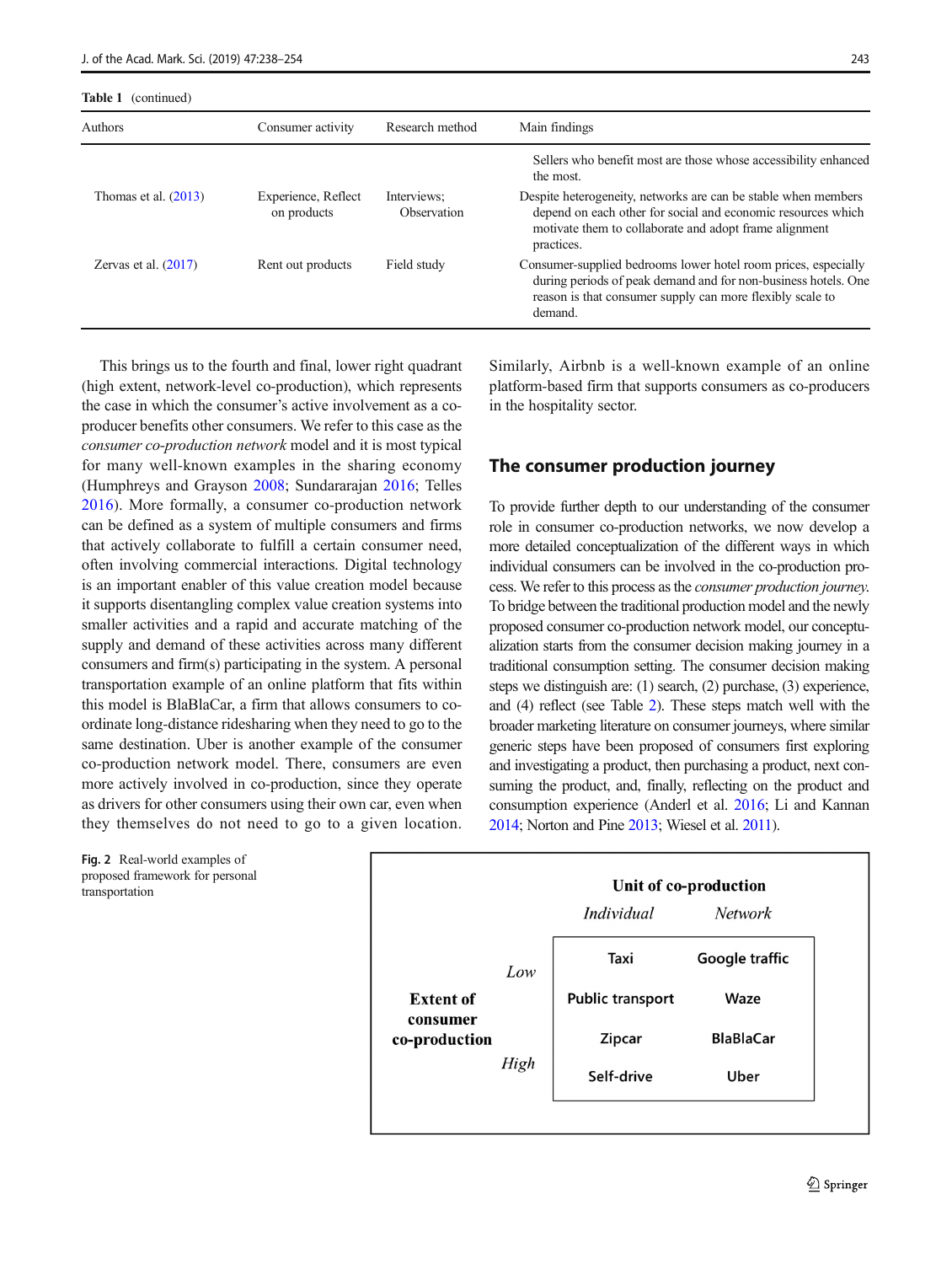<span id="page-6-0"></span>244 J. of the Acad. Mark. Sci. (2019) 47:238–254

Table 2 The consumer production journey: the consumer role in traditional production versus a consumer co-production network

|               | Consumer role                          |                                                   |  |  |
|---------------|----------------------------------------|---------------------------------------------------|--|--|
| Journey step  | Traditional production                 | Consumer co-production network                    |  |  |
| 1. Search     | Explore the market and one's own needs | Co-design and recommend products                  |  |  |
| 2. Purchase   | Buy products                           | Participate in distribution and sales of products |  |  |
| 3. Experience | Consumption experience                 | Co-produce and share experiences                  |  |  |
| 4. Reflect    | Reflect on and care for products       | Offer peer support, review, and innovate          |  |  |

In the first step of the traditional consumer journey, consumers search the market for products to satisfy their (latent) consumption needs. Thus, the consumer's traditional decision tasks are to search for information and to predict the level of consumption utility different products will provide them upon consumption. In the consumer production journey, the consumer role shifts and consumers take on part of the firm's traditional production role, for example, by actively promoting brands and approaching new consumers (Kumar et al. [2010\)](#page-15-0). Consumers who are further advanced in understanding other consumers' product needs and the product innovations that best respond to such needs can also provide recommendations and co-design new product options for other consumers (Franke and Piller [2004;](#page-14-0) von Hippel [1986](#page-16-0)). For example, an online platform such as Threadless supports consumer design of T-shirts for other consumers.

Next, in the second step of the traditional consumer journey, consumers purchase the goods and services that they prefer for their consumption experience. From a decision making perspective, the consumer's task traditionally is to compare between various products available in the market that appear suitable for consumption and then decide on the most attractive alternatives to purchase. When consumers become active as co-producers, they themselves become sellers and distributors. For example, consumers can engage in social commerce and sell or distribute products through online platforms such as eBay and Etsy (Stephen and Toubia [2010\)](#page-16-0).

The third step in the traditional consumer journey represents the actual consumption experience. In this step, consumers use goods and services to generate experienced consumption utility. When consumers are active as producers in the consumption step, they co-produce experiences for other consumers. Consumers can be actively involved in sharing their capital goods with others, for example, when driving their own car to transport other consumers, such as with Uber, or when sharing their home with tourists through Airbnb (Zervas et al. [2017](#page-16-0)).

Finally, the fourth step in the traditional consumer journey involves reflection on the consumption experience. Consumers typically evaluate the quality of their consumption and could undertake actions to improve or adjust their experiences. From a consumer decision making perspective, this evaluation can be an important input for subsequent consumption decisions (Wirtz et al. [2003](#page-16-0)). When they become co-producers, consumers assume part of these activities for other consumers. For example, consumers review their consumption experiences to the benefit of other consumers on online platforms such as Yelp or they provide input in online peer-to-peer consumer support networks (Mathwick et al. [2008\)](#page-15-0).

When considering the four steps in the consumer production journey in conjunction, there can be partial reiterations between the subsequent steps. As many events are multidimensional and repetitive (e.g., cooking a daily dinner), the different steps are likely to be experientially connected. Notwithstanding this interconnectedness, conceptually distinguishing the different steps helps marketers to examine the different consumer activities, evaluation processes, levels of expertise, and levels of engagement that are specific for each step.

# Marketing to consumers as co-producers: the individual-level perspective

We adopt an institutional design perspective on marketing value systems to analyze how firms can provide marketing value for consumers who are co-producers (Carson et al. [1999](#page-14-0); Vargo and Lusch [2016\)](#page-16-0). A marketing value system design (hereafter "marketing design") comprises the total set of activities (e.g., distribution), agents (e.g., consumers and firms), and institutional arrangements (e.g., contracts) used to fulfill a certain consumer need. The remediable efficiency criterion for marketing design was developed within institutional design theory and provides a strong basis for our analysis (Carson et al. [1999](#page-14-0); Wernerfelt [1994\)](#page-16-0). The criterion proposes that those marketing designs that maximize the joint payoff across all agents involved in a marketing value system are most likely to survive in the market in the long term (under certain conditions of feasibility). For example, from the consumer perspective, a new car-sharing system may or may not remediably efficient, depending on if it can generate greater total consumption utility and income for the consumers participating in the new system (as passengers or drivers), in comparison to other transportation options already available to them. In our analysis we focus on the consumer perspective on the payoff of consumer co-production networks. We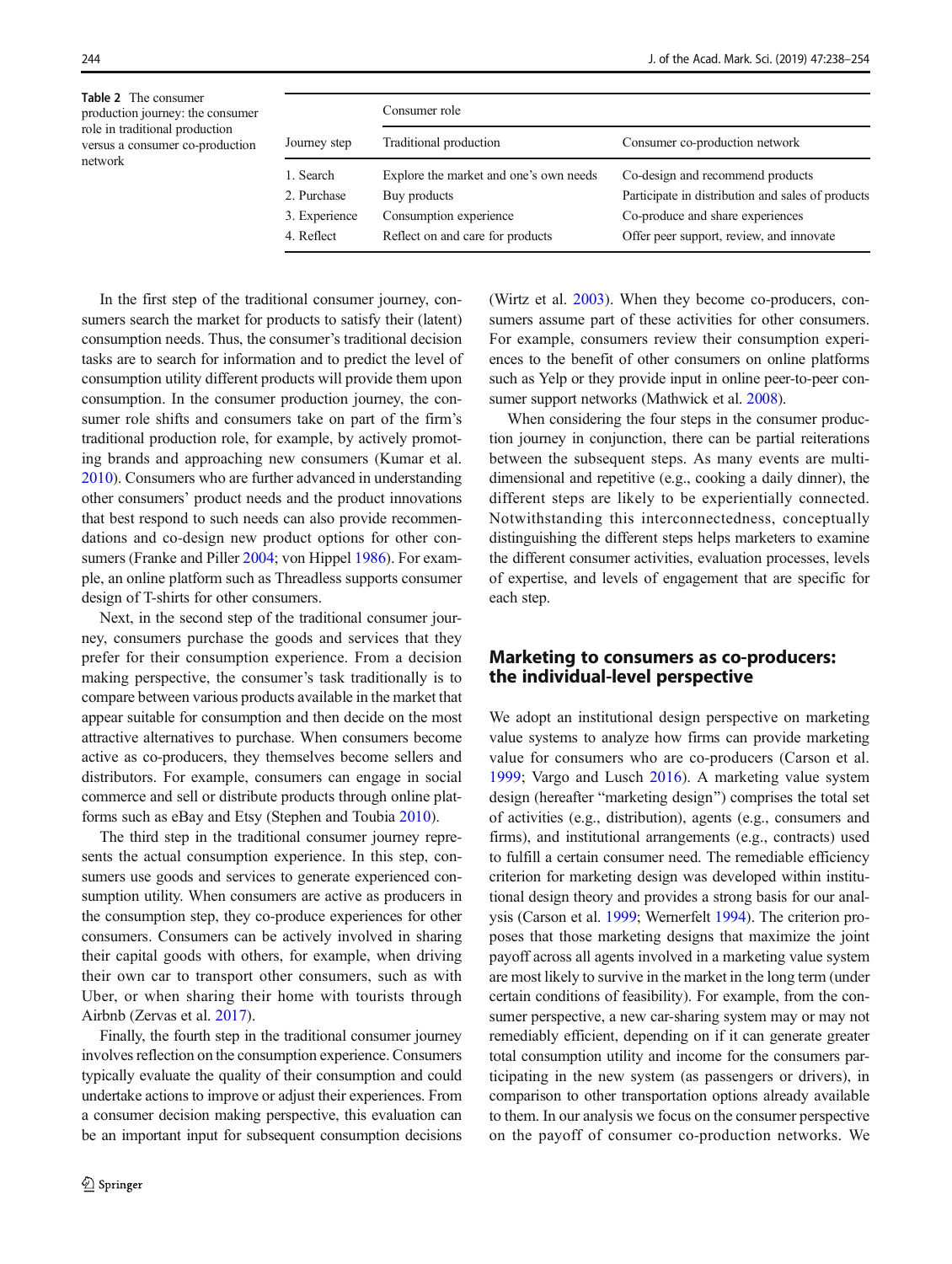address how marketing can increase this payoff at the individual consumer level (this section) as well as at the network level (the following section). Managerial implications of our analysis are in the discussion section.

At the individual level, consumers face various trade-offs when they become co-producers in the value creation process. Household production theory offers a framework in which to analyze consumers' consumption decisions from an economic perspective (Becker [1965](#page-14-0); Lancaster [1966](#page-15-0); Muth [1966](#page-15-0); Priem [2007\)](#page-15-0). It has been previously applied to analyze marketingrelated topics such as consumers' use of retail formats (Betancourt and Gautschi [1990\)](#page-14-0), the impact of new electrical household appliances on female labor force participation (Greenwood et al. [2005\)](#page-14-0), and consumers' accumulation of product and consumption knowledge (Luo et al. [2013](#page-15-0); Ratchford [2001](#page-15-0)). The theory highlights the fact that consumers use products and their own (unpaid) labor to generate consumption experiences. It suggests that one can think of consumption decisions as an optimization process in which consumers allocate scarce time and monetary resources to different products and activities so that these resources generate the highest possible utility outcome. Traditional household production theory explains, for example, that consumers buy electronic appliances such as dishwashers or laundry machines if these save time that can be more effectively spent performing paid labor or more pleasantly on leisure activities that provide greater utility than if the money were spent otherwise.

We build on household production theory to investigate consumers' individual payoff in consumer co-production networks. This approach fits well with the notion of consumer payoff in institutional design theory, while still allowing for refinements in terms of incorporating behavioral drivers of consumers' decisions. In its original formulation, household production theory provides three main components that marketing can target to create greater consumer value related to consumption (see Table 3): (1) increasing consumers' utility derived from goods and services, such as by enriching the consumption experience; (2) increasing the effectiveness of consumers' time budget spending, such as by increasing the convenience of making product purchases; and (3) increasing

the effectiveness of consumers' money budget spending, for instance, by lowering the prices of some products to free up budget for other spending. For each of these three components, major shifts occur when consumers become coproducers and all three open up new opportunities and challenges for marketing.

## Increasing consumers' utility in co-production activities

Concerning consumers' utility, traditionally, marketing can increase value for consumers by matching products as closely as possible to their needs. Much of marketing's activities are aimed at effectively meeting heterogeneity in consumer demand to maximize consumer utility. The closer a product matches consumer needs in a specific consumption situation, the greater its value for the consumer. A related objective of marketing is to increase consumers' utility by intensifying the utility they obtain per hour spent, for example, by meeting multiple consumption needs at the same time or by improving the consumer experience (Pine and Gilmore [1998;](#page-15-0) Schmitt [2011\)](#page-15-0).

When we extend this perspective to co-production–oriented consumer activities, we find that marketing can play a similar role in co-production as in the traditional consumer journey, but focused on increasing the utility of the coproduction activity. Most similarly, as in the case of consumption, marketing can help consumers by improving products and co-production processes so that they are more closely in line with consumers' preferences. However, in addition, marketing can make activities that are traditionally seen as unattractive and production oriented more attractive and engaging for consumers. If the activities are well designed, individuals often place a higher value on their labor activities than just the payment they receive, and marketing can help increase the utility that consumers derive from a co-production activity itself. In particular, consumers can enjoy the creativity involved in co-designing new products, appreciate the feeling of empowerment that co-production brings, and value the social interaction and public recognition benefits of coproduction (Buechel and Janiszewski [2014;](#page-14-0) Fuchs et al.

| Table 3 | Marketing to consumers as co-producers: Individual-level perspective |  |  |  |
|---------|----------------------------------------------------------------------|--|--|--|
|---------|----------------------------------------------------------------------|--|--|--|

| Household production |                                                         | Consumers' improved outcome     |                                             |  |
|----------------------|---------------------------------------------------------|---------------------------------|---------------------------------------------|--|
| theory component     | Marketing action                                        | Traditional consumption         | Consumer co-production network              |  |
| Utility              | Increase fit of product and consumer needs              | Greater consumption utility     | Positive utility from co-production process |  |
| Time budget (labor)  | Increase fit of channel, product, and<br>consumer needs | Greater consumption convenience | Lower co-production effort                  |  |
|                      | Promote individual transformation                       | Greater consumption skills      | Greater co-production skills                |  |
| Monetary budget      | Increase consumer surplus                               | Lower price                     | Commercial gains from co-production         |  |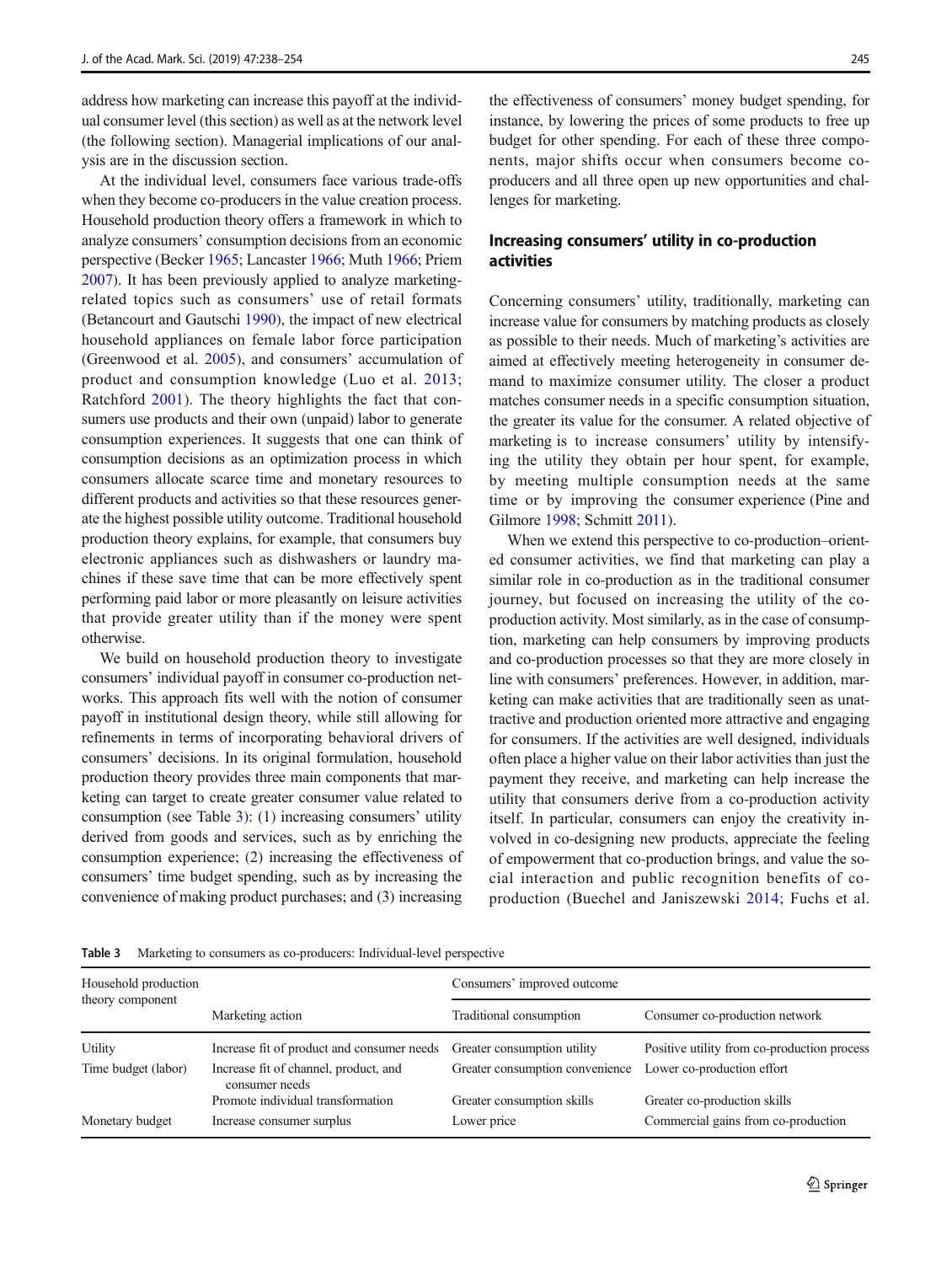[2010;](#page-14-0) Mathwick and Mosteller [2017\)](#page-15-0). Thus, a potential consumer benefit of co-production that marketing can strengthen is consumers' enjoyment of the process of co-production itself. For example, a firm such as Airbnb provides an online environment in which hosts and guests can socially interact before and after their stay and suggests to potential hosts that they will not only make extra money when they rent out their home, but also (and especially) have great experiences interacting with their guests.

Another key role of marketing is to find and activate expert and engaged consumers to become co-producers for each of the different steps in the consumer production journey. This is important for two reasons: first, because those consumers are most likely to enjoy the co-production process itself and, second, because they are most likely to create greater value for other consumers. In the search step, firms often do not have the knowledge, ability, or incentives to differentiate and distribute their supply according to individual customers' needs, but some (lead user) consumers may still be able to predict other consumers' needs and see how these other consumers can benefit from an improved product (Franke et al. [2006;](#page-14-0) von Hippel [1994](#page-16-0)). Similarly, in the purchase step, consumers who are knowledgeable about a product and see its potential value for other consumers are likely to be successful at distributing or selling this product to those other consumers. In the experience and reflect steps, activating consumers with expertise and engagement is also relevant. Selecting and activating consumers who are more likely to be effective at improving other consumers' experiences or at providing valuable feedback or peer-to-peer support to other consumers can create greater utility for other consumers (Brodie et al. [2013;](#page-14-0) Kumar et al. [2010;](#page-15-0) Mathwick and Mosteller [2017\)](#page-15-0).

#### Improving consumers' time budget spending in co-production activities

When we first consider consumers' time budget in the context of consumption, marketing has traditionally placed great emphasis on creating convenience for consumers by offering new products and channels that help lower the amount of labor involved in purchasing and using products (e.g., by developing retail channels and providing ready-made products in food preparation or by developing media technologies to bring entertainment into the consumer home). These marketing innovations have greatly improved consumer welfare by lowering their personal labor costs related to consumption (Bronnenberg [2015\)](#page-14-0). A second, traditional labor-related marketing role is that of enhancing and guiding consumers' consumption skills, for example, through advertising or training (John [1999](#page-15-0); Luo et al. [2013](#page-15-0)), or, in other words, assisting consumers in a transformational learning process that creates greater value for the individual over time (Pine and Gilmore [1998](#page-15-0)).

With respect to the consumer production journey, in the search and purchase steps, the marketing function of online platforms can assist consumers in making their production activities more accessible to others (Stephen and Toubia [2010](#page-16-0)). Firms such as Amazon and Etsy provide extensive support services to facilitate and teach consumers who are active as sellers on their online platform. Increasingly, other (non-platform) firms are catering to consumers who are active as co-producers. For example, KeyNest and GuestReady provide services to Airbnb hosts to manage co-production activities such as handing over the property key and cleaning the rental property. In the experience step, firms'support services are less central, since this step focuses on the consumption experience itself, but firms can still promote consumer learning to enhance the utility that co-producers and their consumers extract from the co-production experience. In this spirit, Airbnb offers online guidance to hosts on how to create a great experience not only in their home but also around the neighborhood as part of their guests' visits. In the reflect step, consumer co-production activities are supported similarly as in the search stage and firms offer easy-to-use online support to consumers who wish to actively provide evaluations to other consumers.

## Increasing consumers' monetary budget in co-production activities

Finally, with respect to consumers' monetary budget, there are also opportunities for new marketing roles. Traditionally, in the consumption context, marketing has emphasized the role of pricing as a way to increase consumer value. For example, discounting and promotions allow consumers to lower the costs per product and hence spend their money on a greater number of products, which increases their overall utility. Marketing can push for more efficient production processes to lower costs, thereby creating room for price reductions. This has notably occurred in many manufacturing domains over the past few decades and new digital technologies are likely to extend this trend as they further reduce the cost of production.

In consumer co-production processes, consumers can also benefit from lower prices in the purchase step with respect to the products they buy. However, there is a different additional role for marketing in co-production that is not to negotiate lower prices on behalf of the consumer but, rather, to increase consumer income from co-production activities. Assisting consumers in increasing their co-production income can help them overcome two main income-generating challenges in their co-production role. First, many consumers have a relative lack of experience in commercializing (the outcomes of) their co-production activities and, second, consumers as coproducers have a relatively weak position in the labor market. Both issues lower their capacity to receive financial compensation for their co-production activities.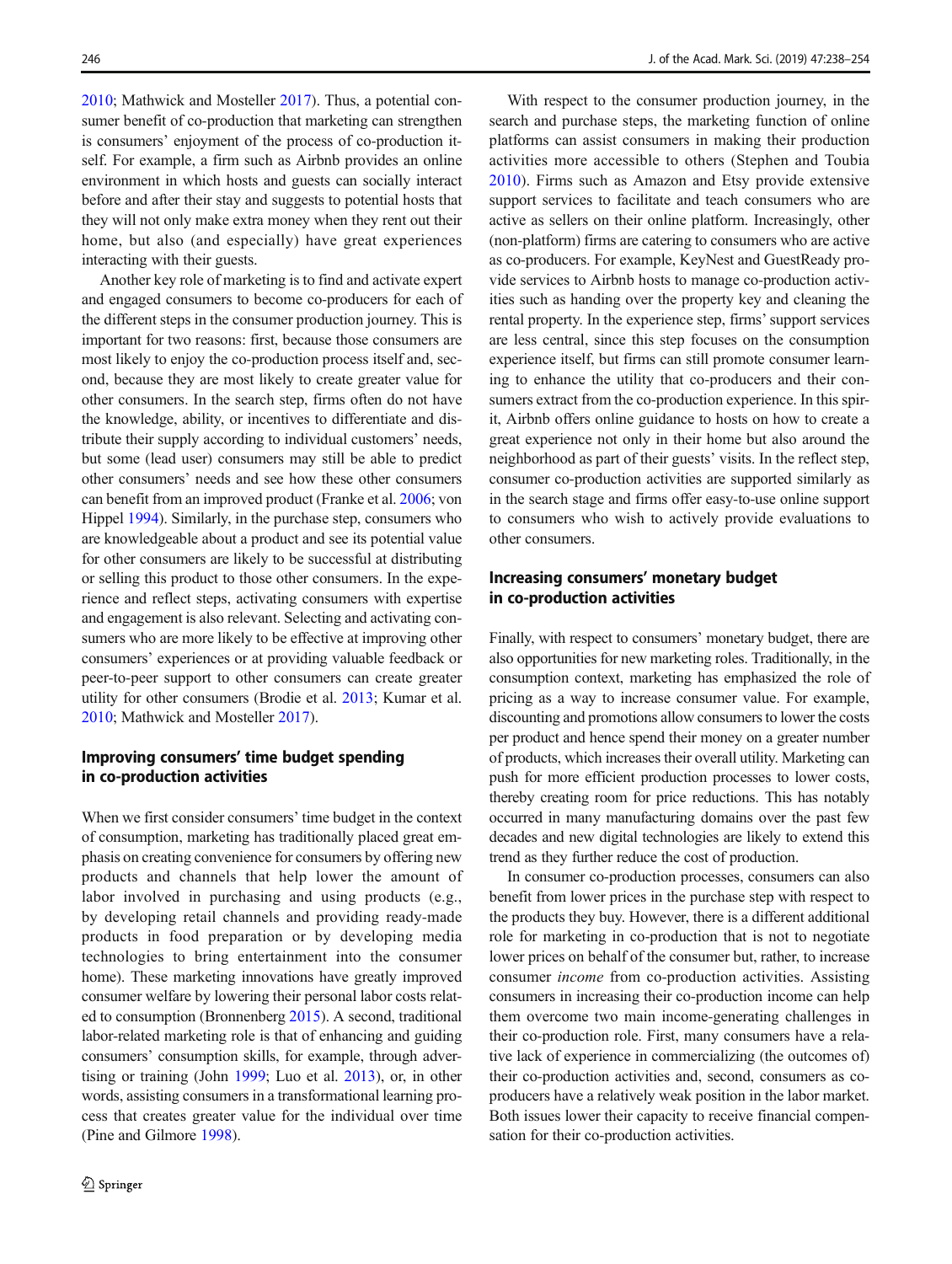This new marketing role is relevant to each of the four consumer production journey steps. In the search step, consumers can receive payment for sharing their ideas about product improvements, such as in crowdsourcing initiatives (Bayus [2013](#page-14-0); Kleemann et al. [2008](#page-15-0)). When they act as distributors in the purchase step, consumers can be paid directly by other consumers and firms can facilitate this process by lowering the expense of the payment services. In the experience step, consumers can be paid for shared activities, such as when they rent out their apartment on websites such as Airbnb (Fraiberger and Sundararajan [2017](#page-14-0)). In the reflect step, consumers can receive financial compensation for communicating about their consumption experiences on social media (Bertini and Aydinli [2018](#page-14-0)).

The importance of this monetary aspect is further reflected in criticisms of co-production that highlight the fact that consumer co-production can be thought of as labor for which consumers are undercompensated in relation to its profitgenerating potential for firms (Cova and Dalli [2009](#page-14-0); Ritzer and Jurgenson [2010\)](#page-15-0). For example, drivers for firms such as Uber and Deliveroo have complained about payment and contract terms that provide relatively little job security compared to traditional jobs. In response, a new competitor named Fasten has responded to this dissatisfaction by actively promoting a more attractive (flat-fee) payment model for drivers. This latter market response illustrates the new marketing perspective of targeting consumers as co-producers in terms of their monetary budget by increasing consumer income from co-production.

## Marketing to consumers as co-producers: the network-level perspective

Marketing can also support consumers at the network level, where multiple consumers collaborate in a consumer coproduction network. These marketing activities can increase consumers' joint payoff and assist them collectively in switching toward co-production–based value creation.

#### Increasing consumers' joint payoff

One important way to increase collective value in a consumer co-production network is by integrating and combining data across all individual consumer production journeys in the network. Each individual consumer has access to only very limited information about consumer demand and supply in the network, whereas platforms on which co-production exchanges take place are able to collect and analyze such data across all consumers (Sridhar et al. [2011](#page-16-0); Wu [2015\)](#page-16-0). Largescale data handling and analytics can provide additional value for consumers if shared by marketers across the network and can assist consumers in gaining greater utility and lowering

their (labor and monetary) costs as co-producers. For example, supply and demand models for transportation or accommodation can assist consumers in deciding when to become active as co-producers, thus reducing their labor time and increasing their monetary returns.

Provided that there is a net gain from co-production in the network (see the next section, on consumer welfare effects, for potential limiting conditions), then a second way for marketing to increase consumers' joint payoff at the network level is by encouraging them to become more active as contributors in the consumer co-production network (Chu and Manchanda [2016](#page-14-0); Stephen and Toubia [2010](#page-16-0)). Within a consumer coproduction network, a higher level of consumer coproduction activity will create greater utility for the total network (compared to when fewer consumers contribute). Therefore, greater activity will benefit the collective of consumers in the network. For example, increased co-production can lead to a wider range of different products in the market for consumers to choose from if the products that are being designed or produced by consumers also become generally available for other consumers (Zervas et al. [2017](#page-16-0)). The latter then allows consumers to find products that more closely match their needs.

Marketing can further assist consumers by lowering the costs of co-production at the network level because certain costs are more efficiently borne at the network level than at the individual level. Typical instances of such network-level costs include collective communications (e.g., branding and advertising), collective insurance across all consumers in the network, and other collective services, such as information technology systems, whose costs can be shared across the network. Marketing can also help overcome the costs related to some of the potential darker sides of consumer coproduction at the network level. Firms can assist coproducing consumers collectively by establishing clear and fair rules of engagement. Such rules can help consumers as co-producers (by avoiding unfair market practices), as well as increase consumer confidence for those purchasing in online marketplaces. For example, in markets such as transportation or hospitality, traditionally well-established legal regulations exist to protect consumer rights and safeguard product quality, but these types of regulations are much less well established for co-production in these markets (compare taxis with Uber and hotels with Airbnb). Marketing functions that are particularly helpful in overcoming this difficulty are those that allow consumers to make more informed decisions about the quality of products and co-production activities in the market (Telles [2016](#page-16-0)). Firms can develop mechanisms to build co-producer reputations (such as peer review systems) and to exclude poorly performing coproducers from the market, which can be particularly helpful to consumers (Biglaiser and Friedman [1994\)](#page-14-0).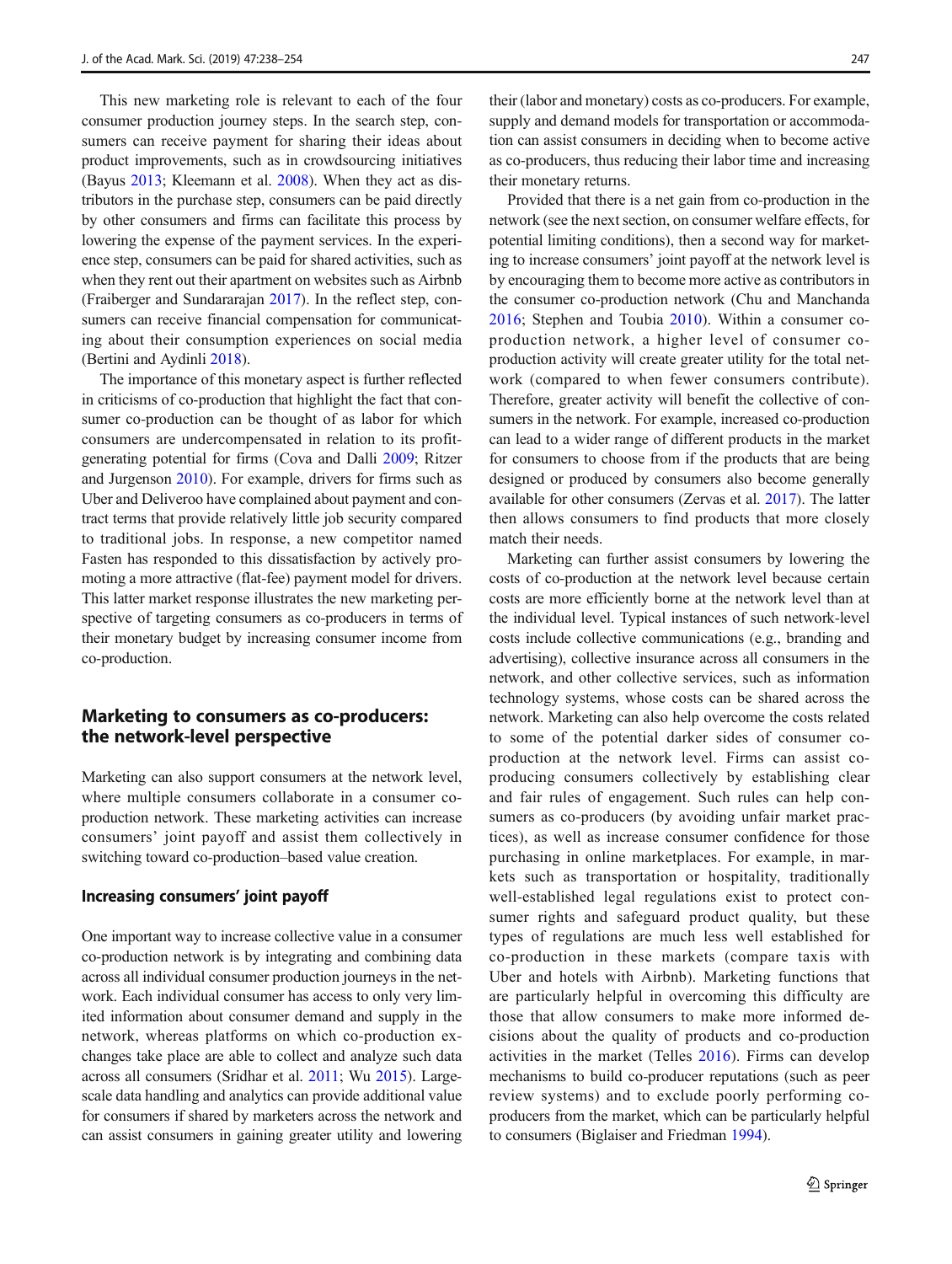#### Increasing consumers' reallocation and switchover feasibility

Two feasibility conditions are important qualifiers for the joint payoff logic of a marketing design at the network level: reallocation feasibility and switchover feasibility (Carson et al. [1999\)](#page-14-0). Reallocation feasibility implies that, in case not all agents in a value system benefit from switching to a new more efficient marketing design, an institutional arrangement that sufficiently compensates those agents who lose out in the transition must be feasible within the system. Such compensation is necessary to persuade agents to switch to the new marketing design. For example, consumers who do not enjoy sharing their car with strangers on BlaBlaCar may not be willing to do so unless they are compensated (monetarily or otherwise). If this compensation is not feasible (e.g., due to high quality uncertainty), the new marketing design will not succeed.

Switchover feasibility implies that path dependence and switching costs to transition from an existing marketing design to the new design must be sufficiently low so that they can be overcome by the benefits of the new marketing design. For example, for a new car sharing system to be attractive, some consumers may need to purchase new or different types of cars to be attractive as drivers to other consumers and to generate a sufficient number of car-sharing opportunities in the system for it to be feasible. To meet these conditions, the design of an institutional arrangement, such as new legal arrangements, must be feasible that allows individual consumers (as passengers and as drivers) to switch to the new system.

One supply challenge related to the reallocation of value in the context of consumer co-production is the fact that consumer knowledge and expertise are often tacit, which implies that consumers' (potential) contributions are hard to measure or value before they are actually implemented (Spann et al. [2009\)](#page-16-0). This valuation challenge increases uncertainty for consumers and firms and makes it difficult to trade consumer coproduction activities upfront with an aim to stimulate consumers into becoming co-producers. It is hard for other consumers and firms to know what the value of a co-producing consumer's actions will be and to contract on a payment for consumer co-production (Henkel et al. [2013](#page-15-0)). This uncertainty can restrict consumers' and firms' willingness to engage in coproduction. Firms can promote the modularization of production tasks within a network level to overcome this challenge because it allows for trading to take place at a less risky the module level within a larger platform structure. In such a flexible, modularized structure, selective more well-defined tasks can be co-produced by consumers while other tasks can be offered by the firm (Baldwin [2007\)](#page-14-0).

On the demand side, consumers' preferences are often uncertain and hard to predict, even for the consumers themselves (Simonson [2005\)](#page-16-0). This unpredictability implies that consumer

purchase decisions can be more difficult than in a traditional marketing process, where consumers can typically make decisions between finished products (Syam et al. [2008](#page-16-0)). Predictive analytics can be used as a basis for marketing activities such as recommendation and matching systems that help consumers develop insights into their own and others' future needs and hence lower the costs and risks of finding a match between co-production activities and consumer demand (Telles [2016\)](#page-16-0). Early commitment mechanisms can also help by providing specific pricing structures and process designs that guarantee consumer buy-in earlier in the process than is traditionally the case (Ogawa and Piller [2006\)](#page-15-0).

There are also challenges and costs related to valuing and pricing co-production activities. These are especially relevant in case consumer co-production requires value redistribution across the network. As in traditional markets where specialization occurs, different agents in consumer co-production networks will take on different roles and not all value creation activities may be equally valuable. Therefore, reallocation between consumers may be necessary and marketing functions that involve consumer reward mechanisms can be introduced to achieve this goal. These mechanisms can be based on payments, but other types of personal recognition (e.g., community status symbols) are also important (Mathwick and Mosteller [2017](#page-15-0)).

When we turn to switchover feasibility, one further aspect stands out, which is the fact that current market and legal structures can be challenged by co-production network structures (Lobel [2017](#page-15-0)). In many markets, such as transportation, hospitality, and health, there are strict regulations and traditions on how services need to be provided. It is difficult and costly for individual consumers to overcome legal restrictions and social norms that restrict consumer co-production activities. Marketing functions at the consumer co-production network level can take on lobbying and legal services that can benefit individual consumers in terms of being (legally) allowed to participate in the co-production process.

# Conclusion and discussion

In the sharing economy, consumers act as co-producers by creating value for other consumers with whom they engage on online platforms (Frenken and Schor [2017;](#page-14-0) Narasimhan et al. [2018](#page-15-0); Sundararajan [2016;](#page-16-0) Telles [2016\)](#page-16-0). This paper proposed a new two-layered framework to systematically analyze marketing's potential role in this new market structure, in particular, to investigate ways in which marketing can create value for consumers who are themselves also co-producers. We first introduced consumer co-production networks as value creation systems in which consumers and firms work together and, next, the individual consumer production journey to allow for a more detailed analysis of consumer co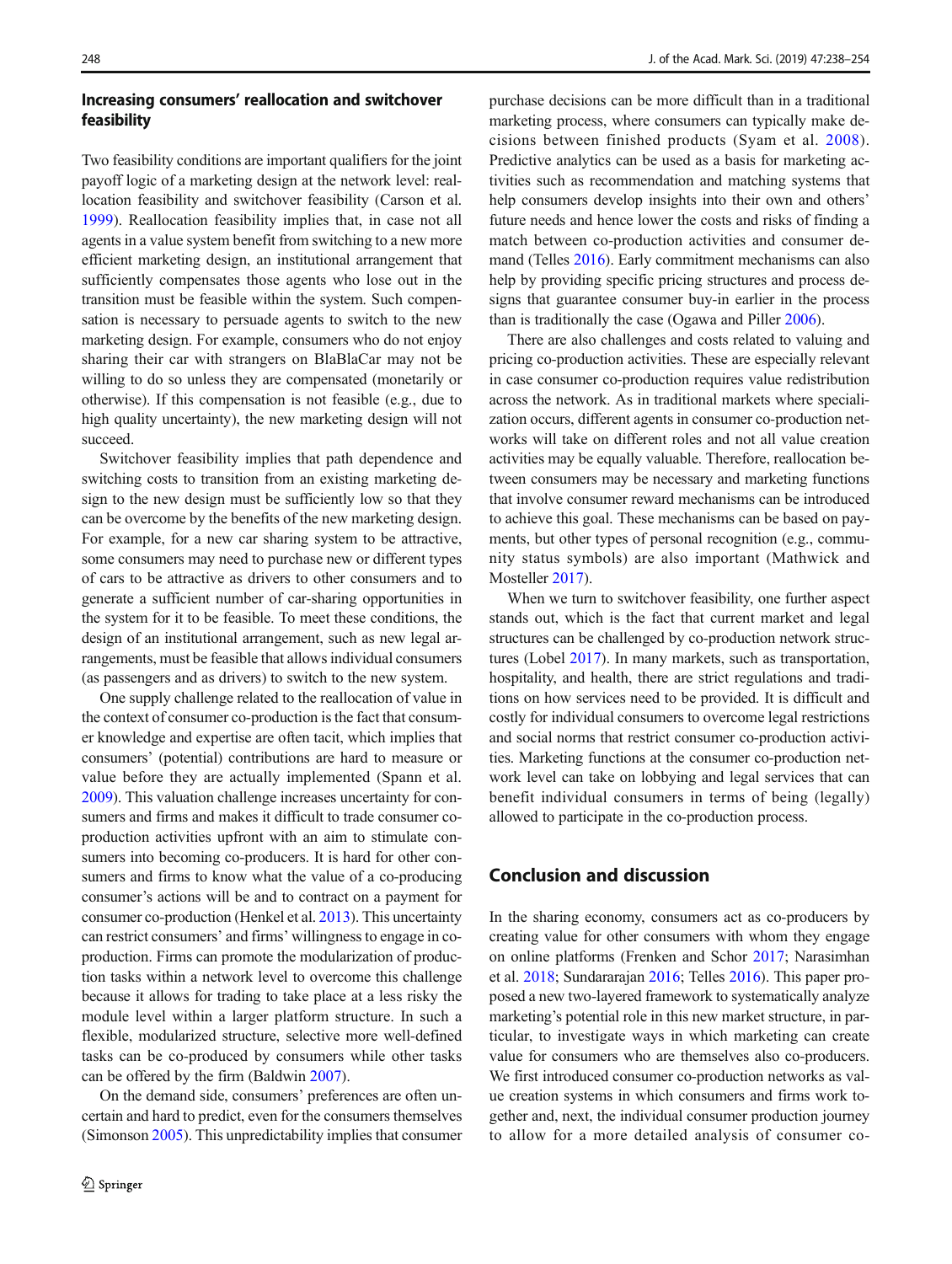production activities within these networks. Building on household production theory, consumer behavior research, and institutional design theory we then provided specific suggestions on how marketing can increase consumer value at both levels of analysis in a consumer co-production network.

#### Managerial implications

Consumer co-production networks present challenges for traditional marketing but also new opportunities for consumerbased strategies. Firms may need to target different consumer activities and different consumers and focus on different marketing resources than they have traditionally done to create a new sustainable strategic advantage (Priem [2007;](#page-15-0) Wernerfelt [2014\)](#page-16-0). Three focal areas of activity stand out through which marketing can support consumers who are co-producers at the individual level: (1) generation of greater utility from the consumer co-production process itself (e.g., by increasing the enjoyment of co-production), (2) lowering of consumers' coproduction efforts, also by increasing consumer co-production skills (e.g., by offering training and production convenience), and (3) increasing the consumer's income from co-production (e.g., by helping consumers commercialize their coproduction efforts). At the level of consumer co-production networks, marketing can also undertake activities to support consumer co-production. They can be classified in two broad categories: (1) offering consumers collective co-production services that are less costly to provide at the network level than at the individual (e.g., by providing matching algorithms, network-level branding, collective insurances, and legal support) and (2) establishing clear rules of engagement regarding market behavior within the network, including support for an equitable redistribution of network-level income between consumers and between consumers and firms (e.g., by providing consumer co-production quality measures, reward mechanisms, and regulation).

Like consumers who are becoming co-producers, firms also need to trade off the costs and benefits of participating in consumer co-production networks and, if they do, determine the most cost-effective ways of assisting co-producing consumers. Different marketing activities are not equally impactful in assisting consumers and the costs of these activities also differ. Firms can benefit from consumer co-production in various ways. For example, firms can commercialize the focused consumer attention that co-production generates by attracting advertising to those consumers, or they can take a percentage of the income that is generated by consumers who are coproducers (Lambrecht et al. [2014;](#page-15-0) Matzler et al. [2015](#page-15-0); Sundararajan [2016\)](#page-16-0). However, these potential gains can be reduced by additional costs. Therefore, firms need to carefully consider which marketing activities create the greatest additional value for consumers and if these activities can be provided at a positive net return for the firm. For example, developing an online matching system is a costly upfront investment, but one that is likely to be necessary to support a successful consumer co-production network (Telles [2016\)](#page-16-0). However, the need to invest in branding and advertising can be more gradual and can be scaled up as the consumer coproduction network grows.

The growing importance of consumer co-production also implies that firms' consumer valuation models need to be extended to capture a wider range of consumer activities. Although recently the literature on consumer engagement has proposed extensions of earlier consumer valuation models to include such aspects as social media activities and word of mouth (Kumar et al. [2010](#page-15-0)), our analysis shows that, in all four steps of the consumer production journey, consumers can provide valuable contributions to other consumers' utility. Thus, we propose that consumer lifetime models should be expanded to also capture those different contributions. For example, in the search step, consumers can contribute by providing recommendations to other consumers and, in the purchase step, they can contribute by participating in the sales and distribution of products. This updated consumer valuation model then also has implications for firm valuation models, since the value of a firm's customer base driven by the co-production activities of its customers becomes an important component of the total firm value. This newly proposed approach is similar in spirit to recent research that aims to quantify the employee base as part of a firm's overall valuation (Fulmer and Ployhart [2014](#page-14-0)).

At a more strategic level, a potential strategic marketing resource for firms operating in consumer co-production networks is firms' effective leverage of (big) data through advanced analytics to provide consumers with insights and support. Consumer and market data skills and analytics have a strong multiplier effect. Developing insights from the collective of consumers is a particularly powerful way for firms to generate knowledge that each individual consumer finds hard to obtain. It is difficult for each separate individual to review the entire market and what other consumers do. Firms that can empower and support consumers as co-production partners by using advanced analytics are ideally placed to generate and then share market-level insights with the community (Chung et al. [2016](#page-14-0)). The same data analytics skills should also be helpful for firms to identify, for each consumer production journey step, which consumers are most valuable in terms of creating value for other consumers. These consumers can be targeted with specific marketing actions and services to facilitate and enhance their co-production activities. In terms of data analytics, firms that can position themselves at the center of consumer co-production networks are likely to be the most successful. These firms have the greatest access to data regarding the network's activities and are therefore able to provide the most valuable insights based on data analytics (Evans and Schmalensee [2016](#page-14-0)).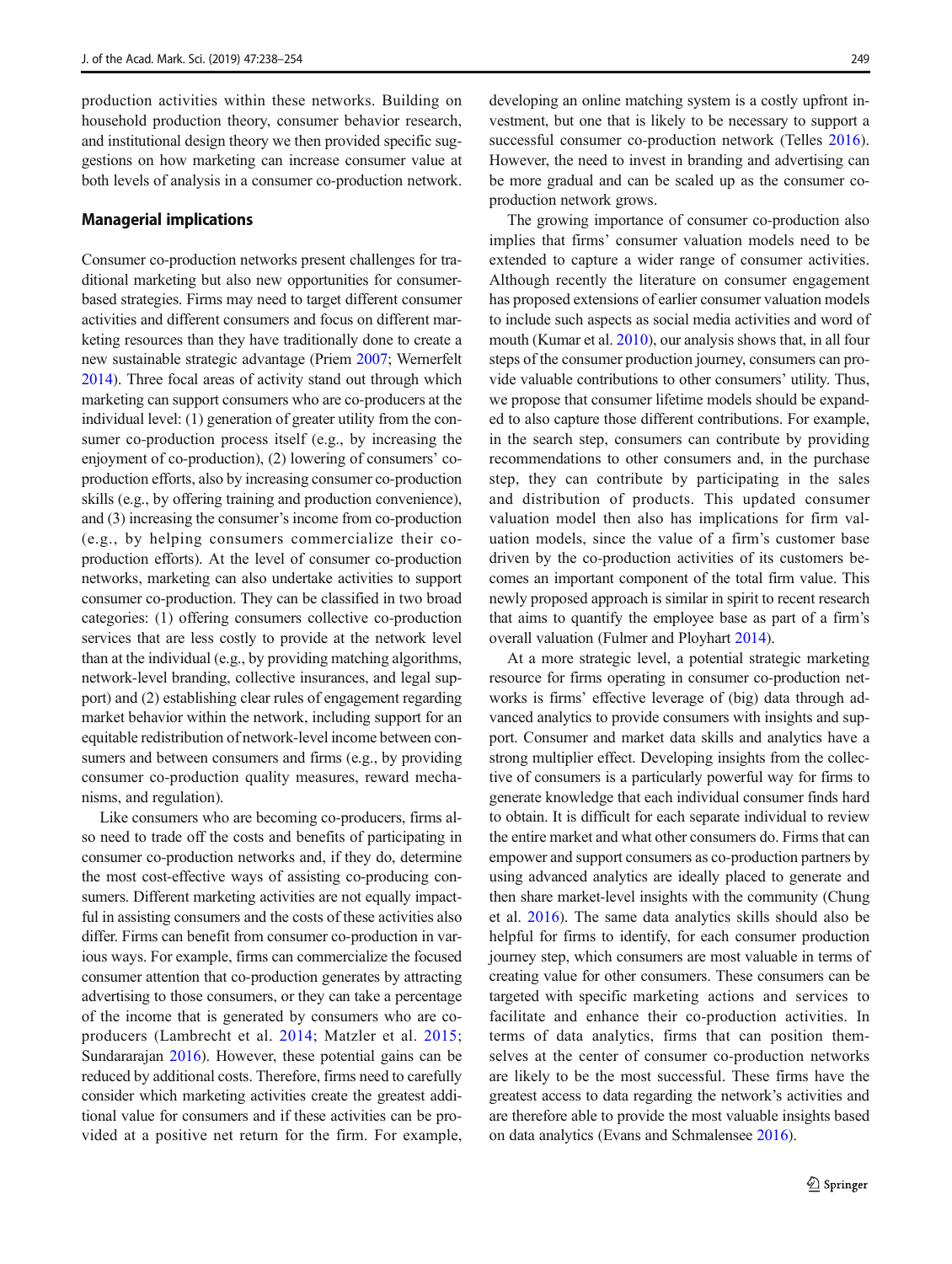However, the use of information technology and consumer analytics also has inherent boundaries that restrict their potential to create value for consumers. Even the best-run analyses can result in flawed predictions when only scant consumer data are available or when consumption is highly unpredictable (Simonson [2005](#page-16-0)). Furthermore, co-producing consumers may not be interested in obtaining a firm's assistance to begin with, for example because they do not trust the firm's intentions to help. Thus, even if a firm's analysis is technically correct, its resulting recommendations and marketing actions may not reach the consumer unless this consumer is willing to actively engage with the firm.

Therefore, a second potential strategic marketing resource for firms in consumer co-production networks is their ability to activate and engage consumers in the value creation process (Atakan et al. [2014](#page-14-0); Haumann et al. [2015;](#page-15-0) Ranjan and Read [2016\)](#page-15-0). Such consumer activation is especially important for firms in markets with highly heterogeneous and fluid consumer needs, where consumers could quickly change their preferences over time and across contexts and easily switch between firms. Firms that achieve a high level of consumer activation and engagement so that these consumers become value creators using the firm's goods and services have a much greater potential to then also leverage the active consumer input in the value creation process to the benefit of other consumers. Creating co-production environments that are attractive to consumers and that promote transformational learning can help engage consumers in the co-production process (Pine and Gilmore [1998;](#page-15-0) Schmitt [2011](#page-15-0)). Furthermore, collective marketing services, such as the provision of matching algorithms, insurance, and legal services to support consumers who are co-producers, and the establishment of clear rules about operations and reallocations within the consumer coproduction network should help increase the active participation of co-producing consumers.

#### Consumer welfare implications

The recent growth in sharing economy–type firms suggests that consumer co-production networks can offer sustainable economic benefits over other types of marketing value chains, at least in some industries (Kathan et al. [2016](#page-15-0); Lamberton and Rose [2012](#page-15-0); Sundararajan [2016\)](#page-16-0). However, relatively little is known about the extent to which these networks are consumer welfare enhancing compared to traditional marketing value system designs. While in this paper we are primarily concerned with the question of how marketing can create value for consumers, given the existence of consumer co-production networks, it is also worth briefly discussing this other more general question.

On the positive side, consumer co-production networks can create greater increase consumer welfare compared to traditional value chains when they lead to a better matching of supply and demand. They allow for more and more diverse products to be offered in the market, which benefits consumers in their roles as both buyers and sellers. This increased flexibility and diversity can lead to a more efficient allocation of assets and resources across consumers. Consumers can enjoy the co-production activities they undertake in their own right as well. In addition, there are potential monetary consumer benefits related to the commercialization of previously noncommercialized consumer activities. If consumers are empowered to commercialize the activities that they previously undertook for free, this shift can create new income streams for them.

On the negative side, there also clearly are potential consumer costs related to consumer co-production networks that can lower consumer welfare compared to traditional supply chains. At the individual journey level, consumers face costs related to the additional effort they need to exert when they become active as co-producers (e.g., driving a passenger to another location with Uber) and the need to invest in newer or higher-quality capital goods if they become active as coproducers (e.g., purchasing a newer car to be allowed to work through Uber). At the network level, consumer costs include the price they need to pay for various services that firms provide, such as information technology infrastructure, branding, and marketing communications. Consumers also face less tangible costs associated with co-production networks such as coordination and complexity costs are related to having to collaborate with many different agents in the network.

Not surprisingly, there is considerable debate on whether consumers are sufficiently compensated for their role as coproducers by online platform firms (Cova and Dalli [2009;](#page-14-0) Ritzer and Jurgenson [2010](#page-15-0)). What consumers gain in utility in their consumption (through greater access to more attractive co-produced services), they could lose in their labor activities (by being compensated less for their co-production activities than for their traditional labor). Firms are also emphasizing the enjoyment and excitement of co-production activities to increase consumer co-production activities (e.g., Uber has been criticized for developing a "game-like" interactive environment to entice drivers to complete more rides). However, in hindsight, consumers could regret the amount of time they spent on these activities. While research has shown that consumers tend to view the consumption of co-production activities from a rather utilitarian perspective (Eckhardt and Bardhi [2015\)](#page-14-0), it is still less clear how they view their production of such activities.

The greater degree of commercialization of what were traditionally informal activities for family and friends in itself can also lower consumers' valuation of these activities. Monetizing interactions that were earlier seen as acts of kindness or friendship can lower consumers' appreciation of these interactions and increase stress (Gasiorowska et al. [2016;](#page-14-0) Lobel [2017\)](#page-15-0). The co-production value creation process also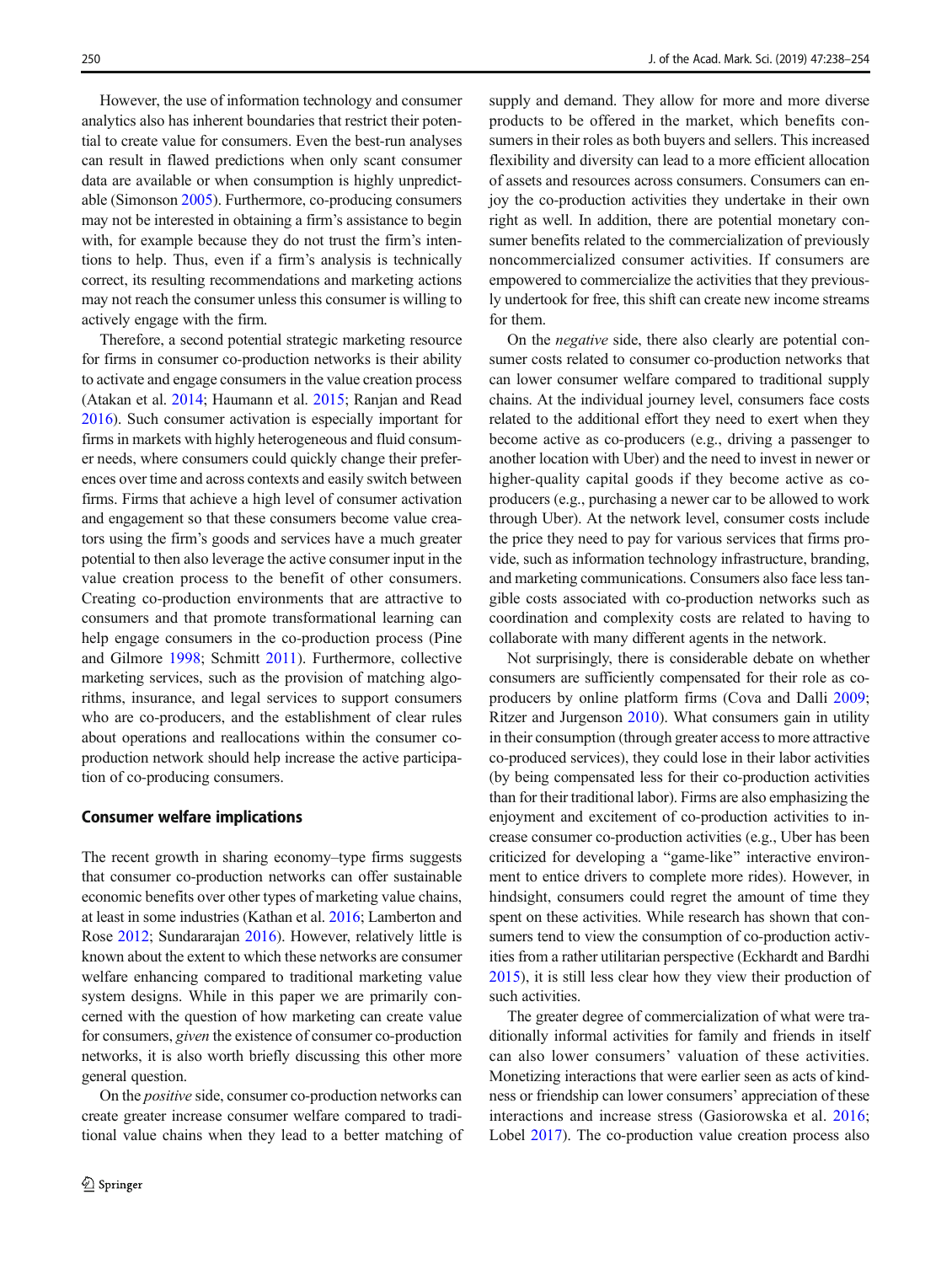<span id="page-13-0"></span>places greater responsibility on consumers to manage their actions as economic assets. Giesler and Veresiu [\(2014](#page-14-0)) point to the fact that in their new role of "responsible" consumer, consumers are asked to approach their own health and finances mainly as economic assets for which they themselves are ultimately responsible, and that they have to manage responsibly. This responsibility and the greater uncertainty that it creates can also lower the utility consumers obtain from the process.

#### Limitations and future research

An inherent limitation of a conceptual analysis such as this paper's is that empirical support for the proposed theorizing is provided only indirectly by findings in the literature and by way of examples. Therefore, it would be interesting and relevant to test (sections of) the proposed relations and structures in subsequent empirical research. In particular, the real-world effectiveness of different marketing actions in the four steps of the consumer production journey or systemlevel interventions in consumer co-production networks could be evaluated.

It would also be worth studying possible moderating variables that could affect the impact of marketing actions to support consumer co-production. At the individual consumer level, the moderating effect of consumers' mindsets and perceptions in connection with consumption- versus productionoriented activities offer an especially promising avenue for further research. The literature on hedonic versus utilitarian consumption can perhaps serve as a starting point for such an analysis (Babin et al. [1994\)](#page-14-0) and could be extended and adapted to capture the fact that, nowadays, consumers not only are consumers for utilitarian purposes (as opposed to hedonic purposes) but also have begun to produce for commercial markets and receive payments for their labor and products, which could influence their decisions (Gasiorowska et al. [2016\)](#page-14-0). Recent research has begun to address a number of related topics in investigating what attracts different consumers to become active as co-producers and how this can differ between different contexts (Habibi et al. [2016;](#page-14-0) Martineau and Arsel [2017](#page-15-0); Xie et al. [2008\)](#page-16-0). At the network level, the potential supply of consumers who can be co-producers and of firms that offer competing services to the services that are being co-produced are likely to moderate the impact of the costs of labor and capital goods on co-coproduction activities. A greater supply (by either consumers or firms) will typically lead to lower prices and, hence, a weaker effect of the underlying costs on market transactions.

Future research could also develop a deeper and more detailed understanding of the network-level processes by which consumers co-produce value in commercial consumer markets. While there is a large literature on topics such as consumer (brand) communities (Muniz and O'Guinn [2002](#page-15-0)) there is still relatively little empirical research on how consumers collaborate as co-producers, both among themselves and with firms (Sundararajan [2016](#page-16-0)). A related, more general question is that of the most welfare-enhancing level of commercialization in consumer co-production settings. While the power of platforms such as Facebook, Airbnb, and Uber to generate change and commercialize consumer activities in today's markets is very clear (Sundararajan [2016\)](#page-16-0), some argue there are new opportunities for collaborative consumption that are non-market based and which directly draw on voluntary exchanges between consumers (Rifkin [2014\)](#page-15-0). It would be interesting to study such competing institutional designs empirically and to see the conditions under which the various models might prevail. An additional general institutional design question worth investigating is whether consumer coproduction over time can lead to greater monopolistic power for the platform firms that facilitate this type of production model most effectively (Langley and Leyshon [2017](#page-15-0)). Scale is likely to be an important driver of platform success, which could imply that, despite the greatly dispersed co-production process at the consumer level, the resulting market structure could still be highly concentrated at the firm level.

Finally, we hope that our analysis has highlighted the relevance of rethinking the role of marketing in new value creation systems where consumers become value producers in their own right. With the growth of the sharing economy, pressure is increasing on firms' traditional marketing functions, but there are also many new opportunities for consumer-based strategies that focus on supporting consumers in their new role. Firms that can assist and activate consumers in creating value for other consumers through a mix of "hard" analytics and "soft" engagement -based marketing resources are likely to be well placed to be successful in the new emerging market structures that rely on consumer co-production.

Acknowledgements The author thanks Nuno Camacho, Stefano Puntoni, Roland Rust, Dimitrios Tsekouras, Sonja Wendel, and participants at the JAMS Thought Leaders Conference, May 20-21, 2017, for valuable comments and suggestions on earlier versions of this paper. ERIM and Netspar provided grants to support part of this research.

Open Access This article is distributed under the terms of the Creative Commons Attribution 4.0 International License (http:// creativecommons.org/licenses/by/4.0/), which permits unrestricted use, distribution, and reproduction in any medium, provided you give appropriate credit to the original author(s) and the source, provide a link to the Creative Commons license, and indicate if changes were made.

## References

Achrol, R. S., & Kotler, P. (2012). Frontiers of the marketing paradigm in the third millennium. Journal of the Academy of Marketing Science, 40(1), 35–52.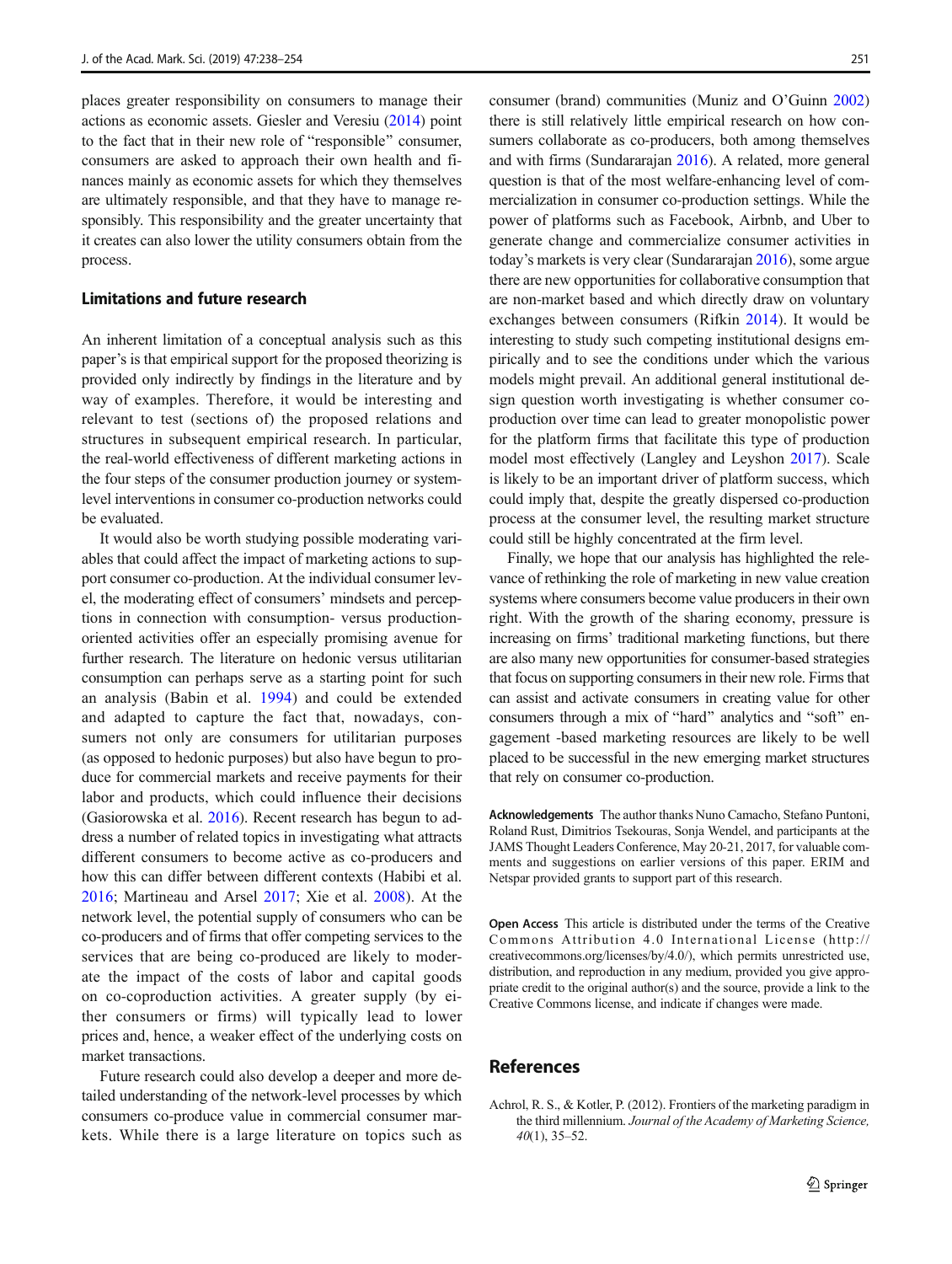- <span id="page-14-0"></span>Acquisti, A., Taylor, C., & Wagman, L. (2016). The economics of privacy. Journal of Economic Literature, 54(2), 442–492.
- Anderl, E., Becker, I., von Wangenheim, F. F., & Schumann, J. H. (2016). Mapping the customer journey: Lessons learned from graph-based online attribution modeling. International Journal of Research in Marketing, 33(3), 457–474.
- Atakan, S. S., Bagozzi, R. P., & Yoon, C. (2014). Consumer participation in the design and realization stages of production: How self-production shapes consumer evaluations and relationships to products. International Journal of Research in Marketing, 31(4), 395–408.
- Babin, B. J., Darden, W. R., & Griffin, M. (1994). Work and/or fun: Measuring hedonic and utilitarian shopping value. Journal of Consumer Research, 20(4), 644–656.
- Baldwin, C. Y. (2007). Where do transactions come from? Modularity, transactions, and the boundaries of firms. Industrial and Corporate Change, 17(1), 155–195.
- Bardhi, F., & Eckhardt, G. M. (2012). Access-based consumption: The case of car sharing. Journal of Consumer Research, 39(4), 881–898.
- Bayus, B. L. (2013). Crowdsourcing new product ideas over time: An analysis of the Dell IdeaStorm community. Management Science, 59(1), 226–244.
- Becker, G. S. (1965). A theory of the allocation of time. Economic Journal, 75(299), 493–517.
- Belk, R. (2007). Why not share rather than own? The Annals of the American Academy of Political and Social Science, 611(1), 126–140.
- Belk, R. (2010). Sharing. Journal of Consumer Research, 36(5), 715– 734.
- Benkler, Y. (2002). Coase's penguin, or, Linux and "the nature of the firm^. The Yale Law Journal, 12(3), 369–446.
- Bertini, M., & Aydinli, A. (2018). Consumer reactance to conditional discounts. SSRN no. 2804455.
- Betancourt, R., & Gautschi, D. (1990). Demand complementarities, household production, and retail assortments. Marketing Science, 9(2), 146–161.
- Biglaiser, G., & Friedman, J. W. (1994). Middlemen as guarantors of quality. International Journal of Industrial Organization, 12(4), 509–531.
- Bloom, N., Garicano, L., Sadun, R., & van Reenen, J. (2014). The distinct effects of information technology and communication technology on firm organization. Management Science, 60(12), 2859–2885.
- Botsman, R., & Rogers, R. (2010). What's mine is yours: The rise of collaborative consumption. New York: HarperCollins.
- Brodie, R. J., Ilic, A., Juric, B., & Hollebeek, L. (2013). Consumer engagement in a virtual brand community: An exploratory analysis. Journal of Business Research, 66(1), 105–114.
- Bronnenberg, B. J. (2015). The provision of convenience and variety by the market. RAND Journal of Economics, 46(3), 480–498.
- Brynjolfsson, E., & McAfee, A. (2014). The second machine age: Work, progress, and prosperity in a time of brilliant technologies. New York: W.W. Norton.
- Buechel, E. C., & Janiszewski, C. (2014). A lot of work or a work of art: How the structure of a customized assembly task determines the utility derived from assembly effort. Journal of Consumer Research, 40(5), 960–972.
- Carson, S. J., Devinney, T. M., Dowling, G. R., & John, G. (1999). Understanding institutional designs within marketing value systems. Journal of Marketing, 63(4), 115–130.
- Chu, J., & Manchanda, P. (2016). Quantifying cross and direct network effects in online consumer-to-consumer platforms. Marketing Science, 35(6), 870–893.
- Chung, T. S., Wedel, M., & Rust, R. T. (2016). Adaptive personalization using social networks. Journal of the Academy of Marketing Science, 44(1), 66–87.
- Cova, B., & Dalli, D. (2009). Working consumers: The next step in marketing theory? Marketing Theory, 9(3), 315–339.
- Da, Z., Yang, W., & Yun, H. (2015). Household production and asset prices. Management Science, 62(2), 387–409.
- Dellaert, B. G. C., & Stremersch, S. (2005). Marketing mass-customized products: Striking a balance between utility and complexity. Journal of Marketing Research, 42(2), 219–227.
- Eckhardt, G. M., & Bardhi, F. (2015). The sharing economy isn't about sharing at all. Harvard Business Review Retrieved from [https://hbr.](https://hbr.org/2015/01/the-sharing-economy-isnt-about-sharing-at-all) [org/2015/01/the-sharing-economy-isnt-about-sharing-at-all.](https://hbr.org/2015/01/the-sharing-economy-isnt-about-sharing-at-all)
- Etgar, M. (2008). A descriptive model of the consumer coproduction process. Journal of the Academy of Marketing Science, 36(1), 97-108.
- Evans, B. J. (2017). Barbarians at the gate: Consumer-driven health data commons and the transformation of citizen science. American Journal of Law & Medicine, 42(4), 651–685.
- Evans, D. S., & Schmalensee, R. (2016). Matchmakers: The new economics of multisided platforms. Boston: Harvard Business Review Press.
- Fraiberger, S. P., & Sundararajan, A. (2017). Peer-to-peer rental markets in the sharing economy. NYU Stern School of Business research paper. Available at SSRN, <https://ssrn.com/abstract=2574337>.
- Franke, N., & Piller, F. (2004). Value creation by toolkits for user innovation and design: The case of the watch market. Journal of Product Innovation Management, 21(6), 401–415.
- Franke, N., von Hippel, E., & Schreier, M. (2006). Finding commercially attractive user innovations: A test of lead-user theory. Journal of Product Innovation Management, 23(4), 301–315.
- Franke, N., Schreier, M., & Kaiser, U. (2010). The "I designed it myself" effect in mass customization. Management Science, 56(1), 125–140.
- Frenken, K., & Schor, J. (2017). Putting the sharing economy into perspective. Environmental Innovation and Societal Transitions, 23, 3–10.
- Fuchs, C., Prandelli, E., & Schreier, M. (2010). The psychological effects of empowerment strategies on consumers' product demand. Journal of Marketing, 74(1), 65–79.
- Fulmer, I. S., & Ployhart, R. E. (2014). Our most important asset. A multidisciplinary/multilevel review of human capital valuation for research and practice. Journal of Management, 40(1), 161–192.
- Gansky, L. (2010). The mesh: Why the future of business is sharing. New York: Portfolio Penguin.
- Gasiorowska, A., Chaplin, L. N., Zaleskiewicz, T., Wygrab, S., & Vohs, K. D. (2016). Money cues increase agency and decrease prosociality among children: Early signs of market-mode behaviors. Psychological Science, 27(3), 331–344.
- Giesler, M., & Veresiu, E. (2014). Creating the responsible consumer: Moralistic governance regimes and consumer subjectivity. Journal of Consumer Research, 41(3), 840–857.
- Goldfarb, A., & Tucker, C. E. (2011). Privacy regulation and online advertising. Management Science, 57(1), 57–71.
- Greenwood, J., Seshadri, A., & Yorukoglu, M. (2005). Engines of liberation. Review of Economic Studies, 72(1), 109–133.
- Grönroos, C., & Voima, P. (2013). Critical service logic: Making sense of value creation and co-creation. Journal of the Academy of Marketing Science, 41(2), 133–150.
- Habibi, M. R., Kim, A., & Laroche, M. (2016). From sharing to exchange: An extended framework of dual modes of collaborative nonownership consumption. Journal of the Association for Consumer Research, 1(2), 277–294.
- Hamari, J., Sjöklint, M., & Ukkonen, A. (2016). The sharing economy: Why people participate in collaborative consumption. Journal of the Association for Information Science and Technology, 67(9), 2047–2059.
- Hamilton, R. (2016). Consumer-based strategy: Using multiple methods to generate consumer insights that inform strategy. Journal of the Academy of Marketing Science, 44(3), 281–285.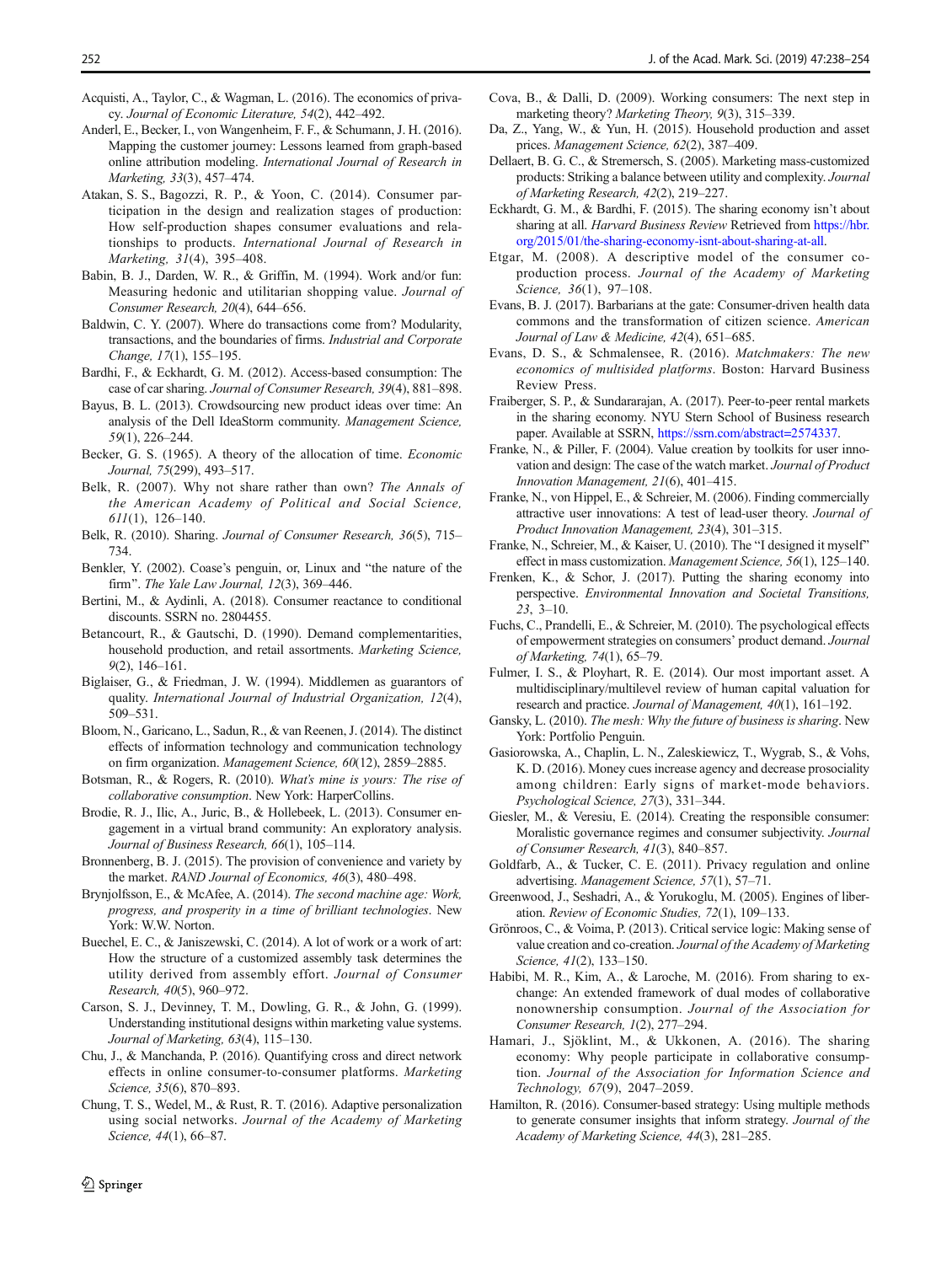- <span id="page-15-0"></span>Haumann, T., Güntürkün, P., Schons, L. M., & Wieseke, J. (2015). Engaging customers in coproduction processes: How valueenhancing and intensity-reducing communication strategies mitigate the negative effects of coproduction intensity. Journal of Marketing, 79(6), 17–33.
- Henkel, J., Baldwin, C. Y., & Shih, W. (2013). IP modularity: Profiting from innovation by aligning product architecture with intellectual property. California Management Review, 55(4), 65–82.
- Hildebrand, C., Häubl, G., & Herrmann, A. (2014). Product customization via starting solutions. Journal of Marketing Research, 51(6), 707–725.
- Humphreys, A., & Grayson, K. (2008). The intersecting roles of consumer and producer: A critical perspective on co-production, co-creation and prosumption. Sociology Compass, 2(3), 963–980.
- Hunt, S. D., & Morgan, R. M. (1995). The comparative advantage theory of competition. Journal of Marketing, 59(2), 1–15.
- Jiang, B., & Tian L. (2016). Collaborative consumption: Strategic and economic implications of product sharing. Management Science, articles in advance. <https://doi.org/10.1287/mnsc.2016.2647>, 64, 1171, 1188.
- John, D. R. (1999). Consumer socialization of children: A retrospective look at twenty-five years of research. Journal of Consumer Research, 26(3), 183–213.
- Kathan, W., Matzler, K., & Veider, V. (2016). The sharing economy: Your business model's friend or foe? Business Horizons, 59(6), 663–672.
- Kleemann, F., Voss, G. G., & Rieder, K. (2008). Un(der) paid innovators: The commercial utilization of consumer work through crowdsourcing. Science, Technology & Innovation Studies, 4(1), 5–26.
- Kozlenkova, I. V., Samaha, S. A., & Palmatier, R. W. (2014). Resourcebased theory in marketing. Journal of the Academy of Marketing Science, 42(1), 1–21.
- Kumar, V., Aksoy, L., Donkers, B., Venkatesan, R., Wiesel, T., & Tillmanns, S. (2010). Undervalued or overvalued customers: Capturing total customer engagement value. Journal of Service Research, 13(3), 297–310.
- Kumar, V., Dixit, A., Javalgi, R. G., & Dass, M. (2016). Research framework, strategies, and applications of intelligent agent technologies (IATs) in marketing. Journal of the Academy of Marketing Science, 44(1), 24–45.
- Labrecque, L. I., vor dem Esche, J., Mathwick, C., Novak, T. P., & Hofacker, C. F. (2013). Consumer power: Evolution in the digital age. Journal of Interactive Marketing, 27(4), 257–269.
- Lamberton, C. P., & Rose, R. L. (2012). When is ours better than mine? A framework for understanding and altering participation in commercial sharing systems. Journal of Marketing, 76(4), 109–125.
- Lambrecht, A., Goldfarb, A., Bonatti, A., Ghose, A., Goldstein, D. G., Lewis, R., Rao, A., Sahni, N., & Yao, S. (2014). How do firms make money selling digital goods online? Marketing Letters, 25(3), 331–341.
- Lancaster, K. J. (1966). A new approach to consumer theory. Journal of Political Economy, 74(2), 132–157.
- Langley, P., & Leyshon, A. (2017). Platform capitalism: The intermediation and capitalisation of digital economic circulation. Finance and Society, 3(1), 11–31.
- Li, H. A., & Kannan, P. K. (2014). Attributing conversions in a multichannel online marketing environment: An empirical model and a field experiment. Journal of Marketing Research, 51(1), 40–56.
- Lobel, O. (2017). The gig economy & the future of employment and labor law. University of San Francisco Law Review, 51, 51–74.
- Luo, L., Ratchford, B. T., & Yang, B. (2013). Why we do what we do: A model of activity consumption. Journal of Marketing Research, 50(1), 24–43.
- Lusch, R. F., & Nambisan, S. (2015). Service innovation: A servicedominant logic perspective. MIS Quarterly, 39(1), 155-175.
- Martineau, E., & Arsel, Z. (2017). Managing communities of co-creation around consumer engagement styles. Journal of the Association for Consumer Research, 2(2), 179–195.
- Mathwick, C., & Mosteller, J. (2017). Online reviewer engagement: A typology based on reviewer motivations. Journal of Service Research, 20(2), 204–218.
- Mathwick, C., Wiertz, C., & De Ruyter, K. (2008). Social capital production in a virtual P3 community. Journal of Consumer Research, 34(6), 832–849.
- Matzler, K., Veider, V., & Kathan, W. (2015). Adapting to the sharing economy. MIT Sloan Management Review, 56(2), 71–77.
- McAfee, A., & Brynjolfsson, E. (2017). Machine, platform, crowd: Harnessing our digital future. New York: W.W. Norton.
- Mochon, D., Norton, M. I., & Ariely, D. (2012). Bolstering and restoring feelings of competence via the IKEA effect. International Journal of Research in Marketing, 29(4), 363–369.
- Muniz, A. M., & O'Guinn, T. C. (2002). Brand community. Journal of Consumer Research, 27(4), 412–432.
- Muniz, A. M., & Schau, H. J. (2011). How to inspire value-laden collaborative consumer-generated content. Business Horizons, 54(3), 209–217.
- Muth, R. F. (1966). Household production and consumer demand functions. Econometrica, 34(3), 699–708.
- Narasimhan, C., Papatla, P., Jiang, B., Kopalle, P. K., Messinger, P. R., Moorthy, S., Proserpio, D., Subramanian, U., Wu, C., & Zhu, T. (2018). Sharing economy: Review of current research and future directions. Customer Needs and Solutions, 5(1–2), 93–106.
- Norton, D. W., & Pine, B. J. (2013). Using the customer journey to road test and refine the business model. Strategy & Leadership, 41(2), 12–17.
- Ogawa, S., & Piller, F. T. (2006). Reducing the risks of new product development. MIT Sloan Management Review, 47(2), 65–71.
- Payne, A. F., Storbacka, K., & Frow, P. (2008). Managing the cocreation of value. Journal of the Academy of Marketing Science, 36(1), 83–96.
- Pine, B. J., & Gilmore, J. H. (1998). Welcome to the experience economy. Harvard Business Review, 76(4), 97–105.
- Piskorski, M. J. (2011). Social strategies that work. Harvard Business Review, 89(11), 116–122.
- Prahalad, C. K., & Ramaswamy, V. (2004). Co-creation experiences: The next practice in value creation. Journal of Interactive Marketing,  $18(3)$ , 5–14.
- Priem, R. L. (2007). A consumer perspective on value creation. Academy of Management Review, 32(1), 219–235.
- Ranjan, K. R., & Read, S. (2016). Value co-creation: Concept and measurement. Journal of the Academy of Marketing Science, 44(3), 290–315.
- Ratchford, B. T. (2001). The economics of consumer knowledge. Journal of Consumer Research, 27(4), 397–411.
- Rifkin, J. (2014). The zero marginal cost society: The internet of things, the collaborative commons, and the eclipse of capitalism. New York: St. Martin's Press.
- Ritzer, G., & Jurgenson, N. (2010). Production, consumption, prosumption: The nature of capitalism in the age of the digital "prosumer". Journal of Consumer Culture, 10(1), 13–36.
- Rust, R. T., & Huang, M. H. (2014). The service revolution and the transformation of marketing science. Marketing Science, 33(2), 206–221.
- Scaraboto, D. (2015). Selling, sharing, and everything in between: The hybrid economies of collaborative networks. Journal of Consumer Research, 42(1), 152–176.
- Schmitt, B. (2011). Experience marketing: Concepts, frameworks and consumer insights. Foundations and Trends in Marketing, 5(2), 55–112.